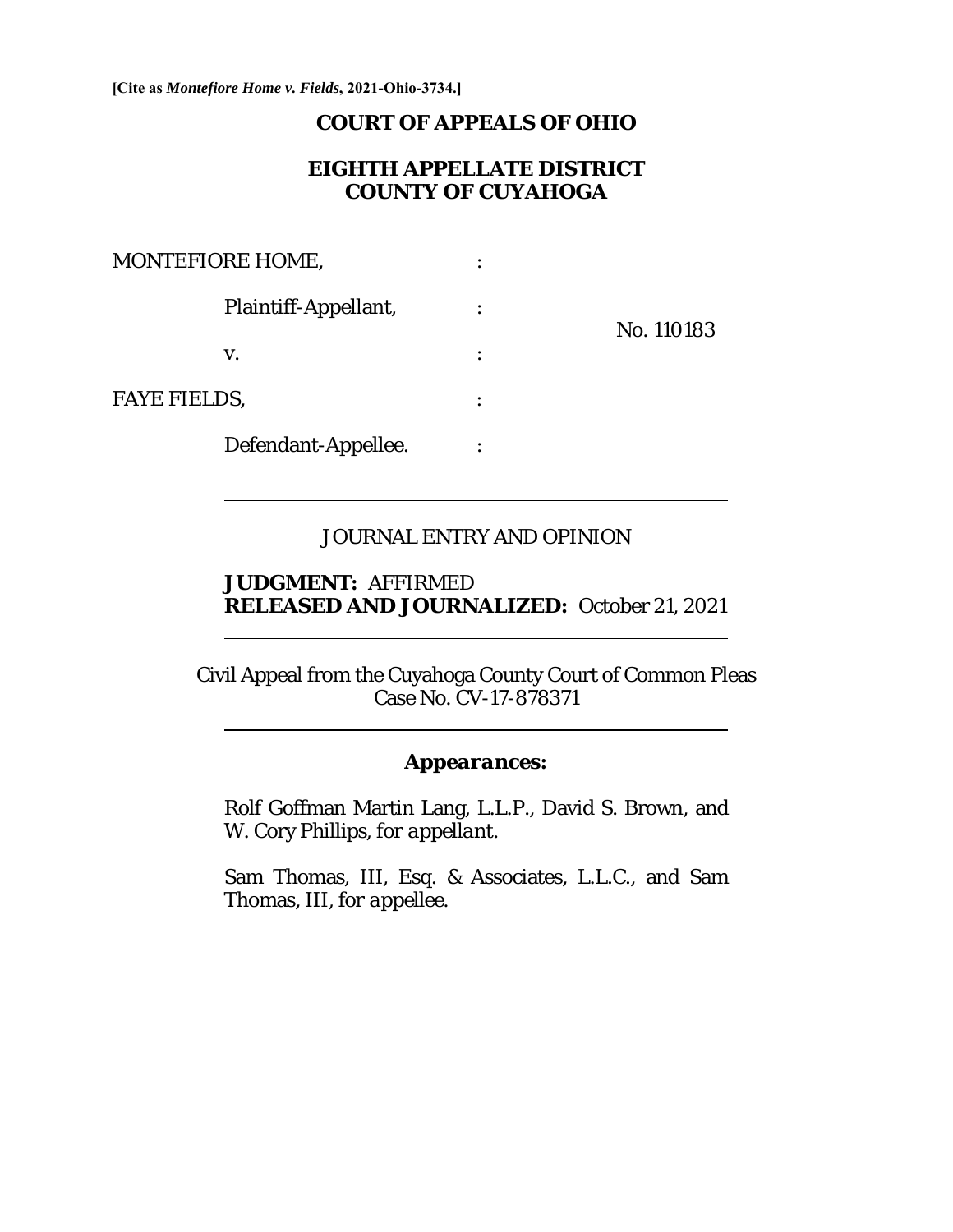#### SEAN C. GALLAGHER, P.J.:

Plaintiff-appellant The Montefiore Home ("Montefiore" or  $\{ \P 1 \}$ "Plaintiff") appeals the judgment of the trial court that found in favor of defendantappellee Faye Fields ("Fields" or "Defendant") on all claims raised in the complaint. Upon review, we affirm the judgment of the trial court.

## **Background**

 $\{\P_2\}$  We adopt the statement of the case and the statement of the facts set forth in the trial court's opinion, which is supported by the record herein and provides as follows:

## **STATEMENT OF THE CASE**

This action commenced on April 4, 2017, when Plaintiff The Montefiore Home filed its Complaint against Defendant Faye Fields (now known as Faye Henderson) for the following claims: promissory estoppel, fraudulent transfer, and statutory cause of action under O.R.C. 1337.092(B). Plaintiff's Complaint seeks an award of compensatory damages in the amount of \$20,388.34 as to each count of the Complaint, plus interest, attorney's fees and costs.

The case proceeded to an arbitration on March 26, 2018, and an award was entered in favor of Defendant on all counts. Plaintiff appealed the arbitration award, and the case was reinstated to the Court's docket. Thereafter, on May 23, 2018, the Court granted Defendant's motion for summary judgment, filed September 7, 2017. Plaintiff appealed, the Court's ruling was reversed, and the case was remanded for further proceeding. Upon remand, the Court issued a new scheduling order. Plaintiff moved for summary judgment on December 4, 2019 as to all counts. Defendant filed no opposition, and the motion was granted on January 14, 2020.

Thereafter, Defendant obtained counsel and moved to set aside the judgment against her, which this Court did on March 2, 2020. A bench trial was held on October 22, 2020. The parties and witnesses appeared virtually over Zoom. The Court heard testimony from Melanie Alberts, Leah Rotenberg, and Defendant. At trial, Plaintiff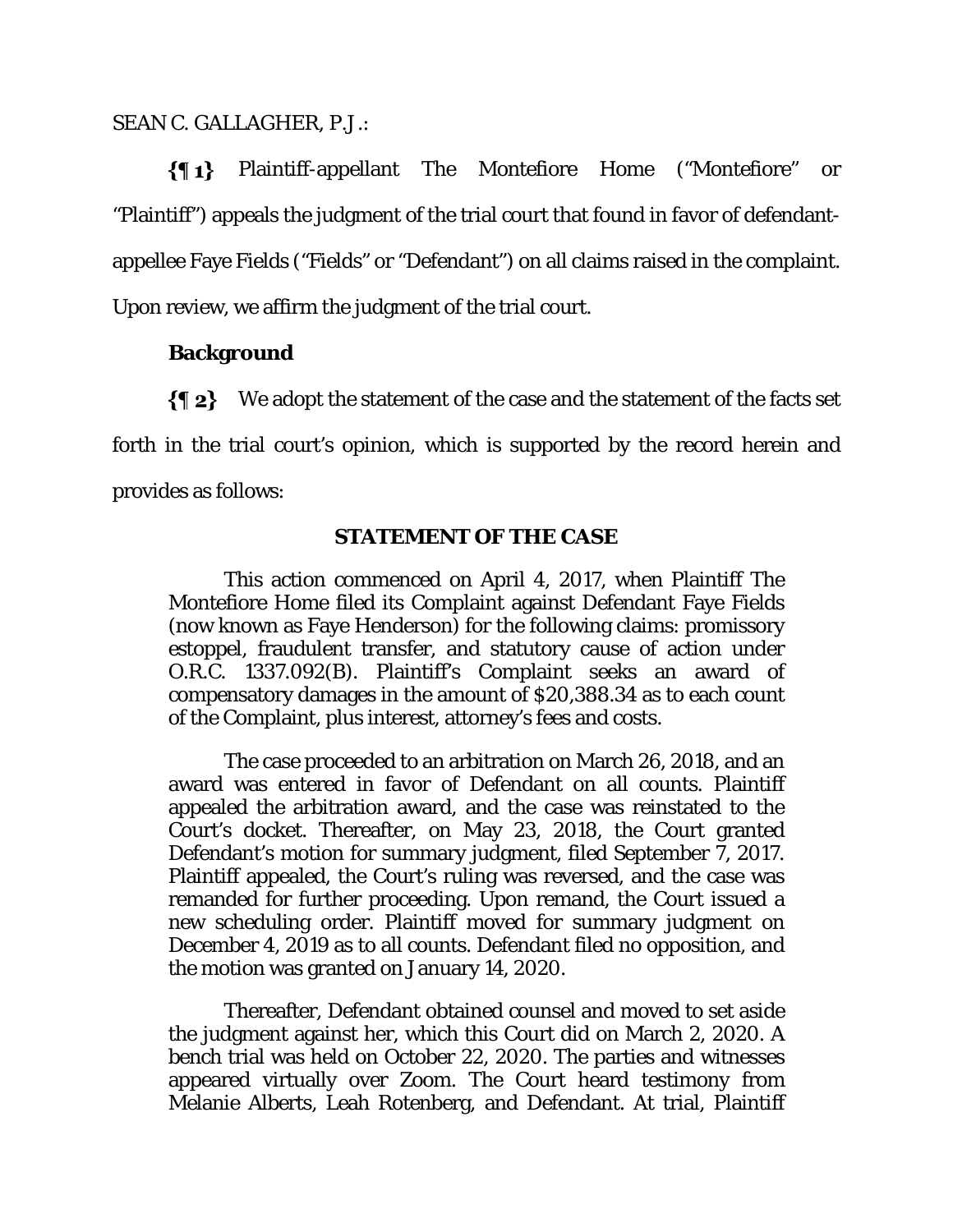sought an award of compensatory damages in the amount of \$22,941.11 plus interest at the rate of 12 percent per annum and attorney's fees. \* \* \*.

#### **STATEMENT OF FACTS**

On June 12, 2014, non-party Hazel Thornton was admitted as a resident at Montefiore's skilled nursing facility. Thornton executed the Admission Agreement admitted as Plaintiff's Exhibit 3 during trial. Defendant's name appears on the Agreement as Thornton's "representative," but there is no dispute that Defendant is not contractually liable for the debt. Around the time of her admission, Defendant, who was Thornton's goddaughter, became Thornton's power of attorney. As Thornton's power of attorney, Defendant assisted Thornton while she remained at Montefiore by bringing her any mail delivered to Thornton's home, managing errands, and occasionally serving as a contact with Montefiore to discuss Thornton's billing.

Plaintiff billed Thornton's care on a monthly basis, and delivered monthly statements to Thornton at Defendant's attention, which Defendant then brought to Thornton. Leah Rotenberg, Plaintiff's Controller, testified to the various charges and credits assessed to Thornton's account related to her care. Thornton was approved for Medicaid beginning June 1, 2014, which dictated the amount she would be billed for Plaintiff's services. Thornton's patient liability, as determined by Medicaid, was \$2,246 per month from June 2014 - July 2015, and \$2,355 per month from July 2015 - August 2016.

During the course of her care at Montefiore, Thornton made several payments to Plaintiff, totaling \$11,300. In August 2015, Defendant persuaded Thornton to direct her Ohio Public Employees Retirement System (OPERS) pension and social security payments to be sent directly to Plaintiff. Plaintiff began receiving Thornton's OPERS and social security payments in October 2015. As reflected in Plaintiff's Exhibit 7, after accounting for all voluntary, OPERS, and social security payments credited to Thornton's account, Thornton had an outstanding balance with Plaintiff of \$22,294.11 at the time of her death on August 14, 2016.

While serving as Thornton's power of attorney, Defendant assisted with her banking needs, including making account withdrawals and transfers at Thornton's instruction and for Thornton's use. Specifically, on June 16, 2015, Plaintiff and Defendant had a discussion wherein Defendant indicated that a \$4,000 payment would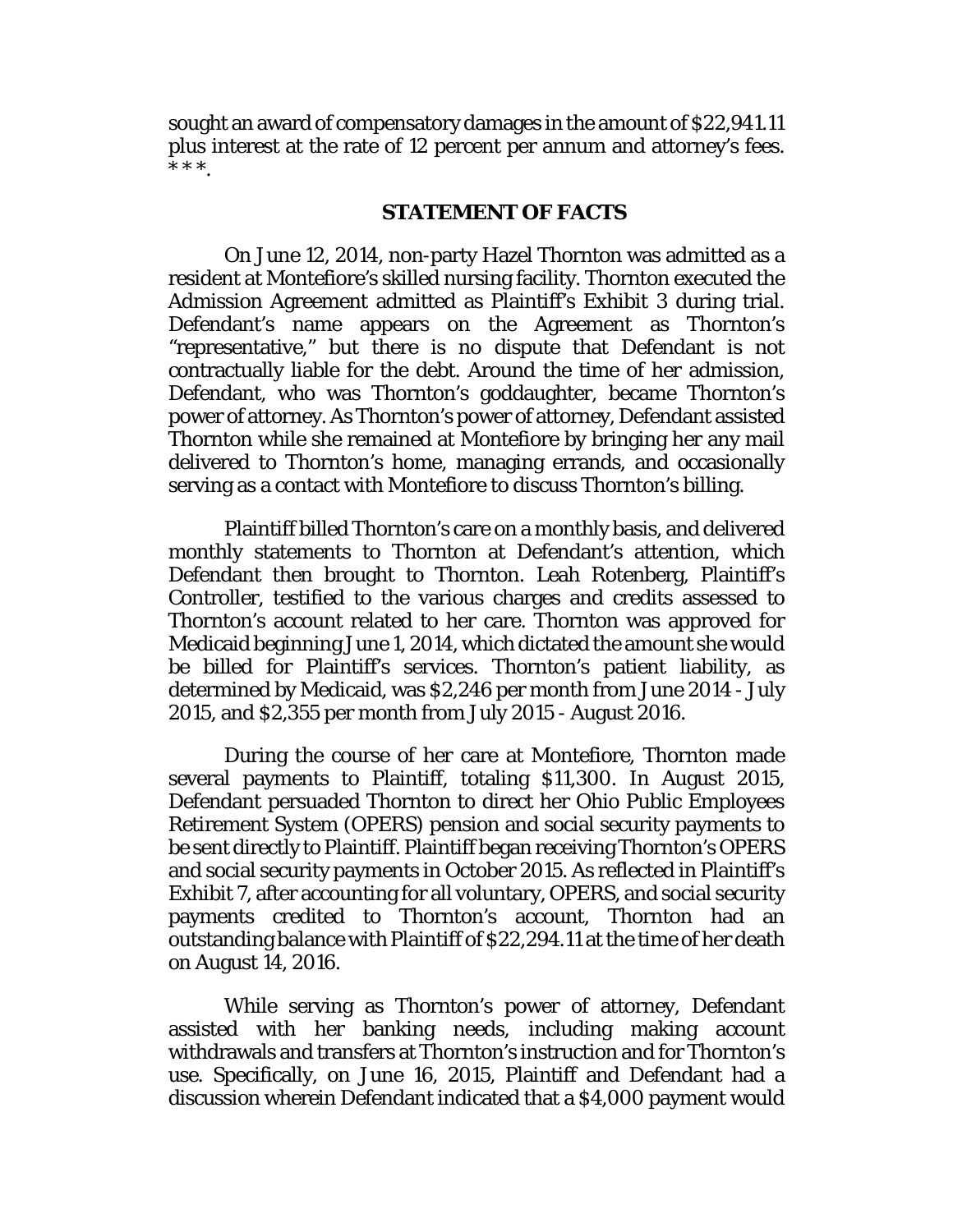be dropped off at the facility. Defendant withdrew the \$4,000 as directed by Thornton, delivered it to Thornton, but then was instructed by Thornton to redeposit the funds to her account.

When Defendant prepared a withdrawal from Thornton's account, she would usually try to have Thornton sign the withdrawal slip, but occasionally would make withdrawals without Thornton's signature. The evidence revealed some withdrawals from Thornton's bank account that correlate directly with payments made to Plaintiff, and others that did not. Defendant testified that other cash withdrawals, for which she does not have receipts, were made at Thornton's direction and for Thornton's benefit, and Defendant did not use any of Thornton's money for personal use. In total, \$18,389 in withdrawals or transfers were made from Thornton's bank account for which Defendant did not have receipts, but testified were made at Thornton's direction. Plaintiff did not present evidence otherwise. Following Thornton's death, Defendant covered all of Thornton's funeral expenses personally, in the amount of \$7,000.

 $\{\P_3\}$  After considering the testimony and evidence presented at trial, the trial court found against Montefiore on all claims. This appeal followed.

## **Law and Analysis**

 $\{\P_4\}$  Montefiore raises three assignments of error for our review.<sup>1</sup> Under the first assignment of error, Montefiore claims the trial court erred in finding it failed to prove by a preponderance of evidence Counts II and III of the complaint. Montefiore argues that it was previously determined that Fields admitted to averments in the complaint by failing to specifically deny allegations. Montefiore maintains that the trial court erred by failing to construe the averments under Counts II and III as admitted under Civ.R. 8(D).2

<sup>&</sup>lt;sup>1</sup> Montefiore has not challenged judgment in favor of Fields on the promissory estoppel claim on appeal.

<sup>2</sup> Although Fields argues Montefiore waived this argument because it does not challenge rulings made in relation to Montefiore's motions for summary judgment, the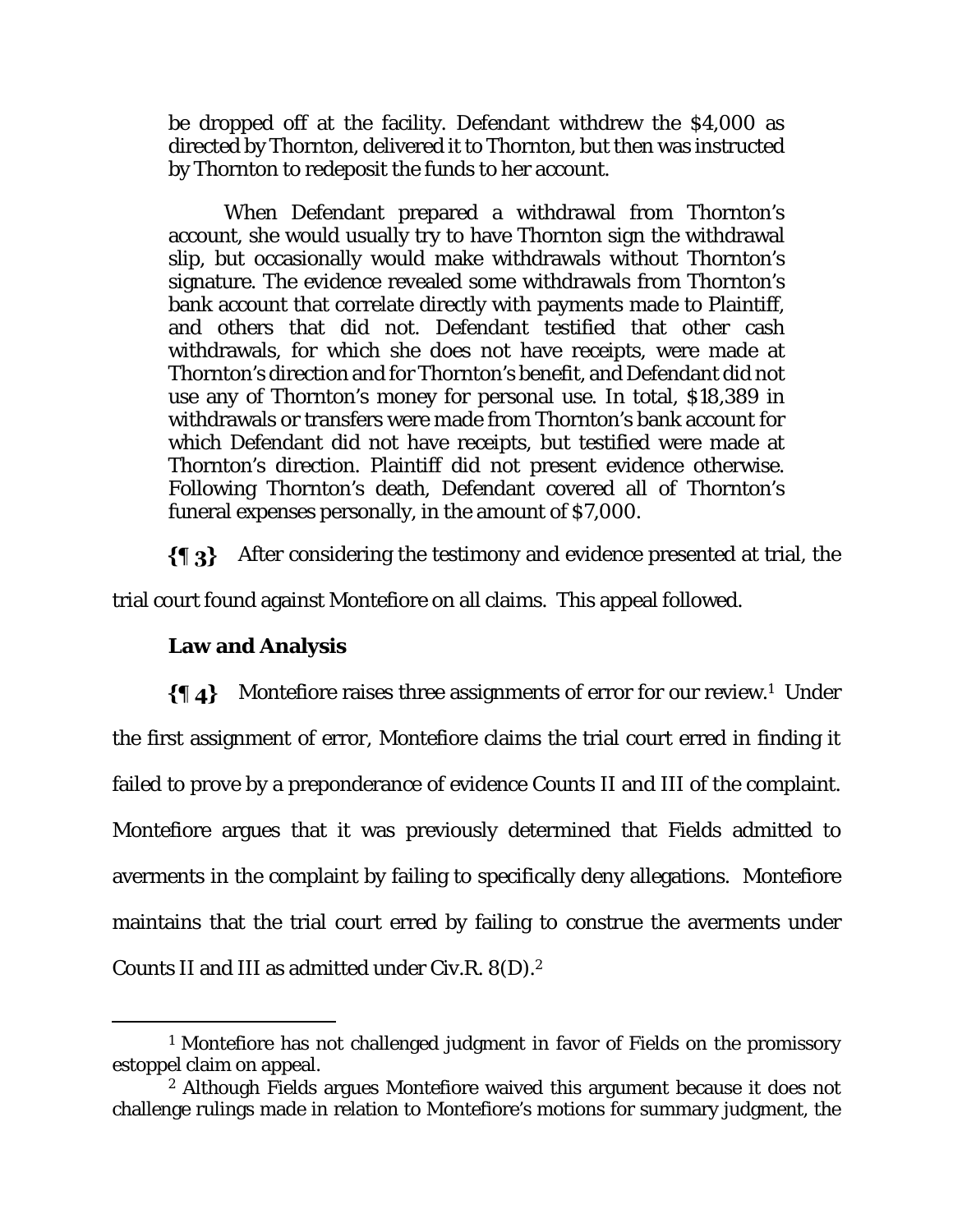$\{\P\}$ The record shows that after the case was referred to arbitration, which was decided in favor of Fields, the trial court granted Fields's pro se motion for summary judgment. On appeal to this court, the summary judgment ruling was reversed. *Montefiore Home v. Fields*, 8th Dist. Cuyahoga No. 107359, 2019-Ohio-1989. The panel determined that Fields failed to meet her initial burden of proving she was entitled to summary judgment on the claims. *Id*. at ¶ 1, 24. In outlining the procedural history, the panel observed that Fields had admitted "the basic outline of Plaintiff's Complaint" with several exceptions that were made, but stated in dicta that "[b]y virtue of Fields' failure to specifically deny the *other averments* in the complaint, she thereby admitted them." (Emphasis added.) *Id*. at ¶ 7, citing Civ.R. 8(D) and *State ex rel. Craig v. Scioto Cty.*, 117 Ohio St.3d 158, 2008-Ohio-706, 882 N.E.2d 435, ¶ 20. The panel did not, as Montefiore suggests, find that Fields admitted the averments included in Counts II and III of the complaint. Under the legal analysis pertaining to the summary judgment ruling, the panel commented upon evidence presented by Montefiore in support of its claims and determined Fields presented limited arguments in support of her motion and "offered no affidavit or evidence" to support arguments made in her motion. *Id*. at ¶ 16-22. As a result, the court found that Fields had not met her initial burden to establish no genuine dispute of material fact as to each claim, that "Fields entirely failed to address Montefiore's second and third causes of action," and that a conclusory

transcript reflects that Montefiore argued at trial that Fields had admitted averments included in Counts II and III of the complaint by failing to specifically deny them.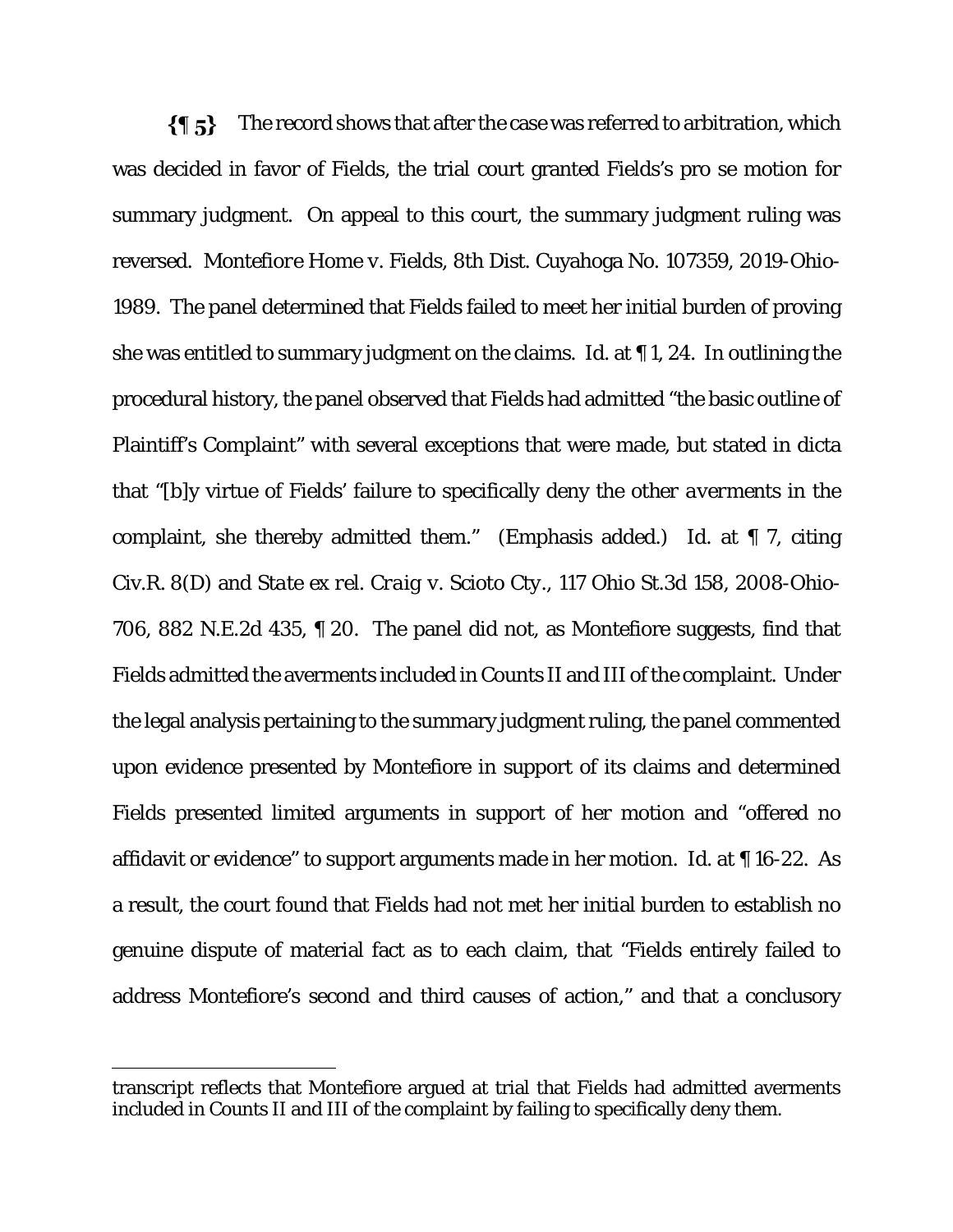assertion was insufficient to satisfy her burden on summary judgment. *Id*. at ¶ 19- 23. We also note that the decision was limited to reviewing the evidence presented with regard to the motion for summary judgment, and the court did not, nor could it, evaluate testimony and evidence later introduced at trial.

 $\{\P_6\}$  After remand, an unopposed motion for summary judgment filed by Montefiore was granted; however, the trial court granted a motion to set aside that ruling and denied a second motion for summary judgment filed by Montefiore upon determining "there are genuine issues of material fact and [Montefiore] is not entitled to judgment as a matter of law."3 The case proceeded to trial, and upon the testimony and evidence presented, the trial court granted judgment in favor of Fields on all claims. The trial court made findings regarding each claim and determined that Montefiore failed to prove each claim by a preponderance of the evidence.

 $\{ \P\}$ Montefiore argues that the trial court erred by finding it had not proven its claims by a preponderance of the evidence because, as observed in the prior appeal, Fields admitted "other averments in the complaint" by failing to specifically deny them. *See id*. at ¶ 6. However, as recognized in that decision, Fields admitted "the basic outline" of the complaint with exception. *Id*. at ¶ 6.

 $\{\P 8\}$  Pursuant to Civ.R. 8(D), "[a]verments in a pleading to which a responsive pleading is required, other than those as to the amount of damage, are

<sup>3</sup> In moving to set aside the initial ruling, Fields argued, in part, that she had not been properly served, was not given a full opportunity to be heard, and had not admitted to the crux of Montefiore's allegations.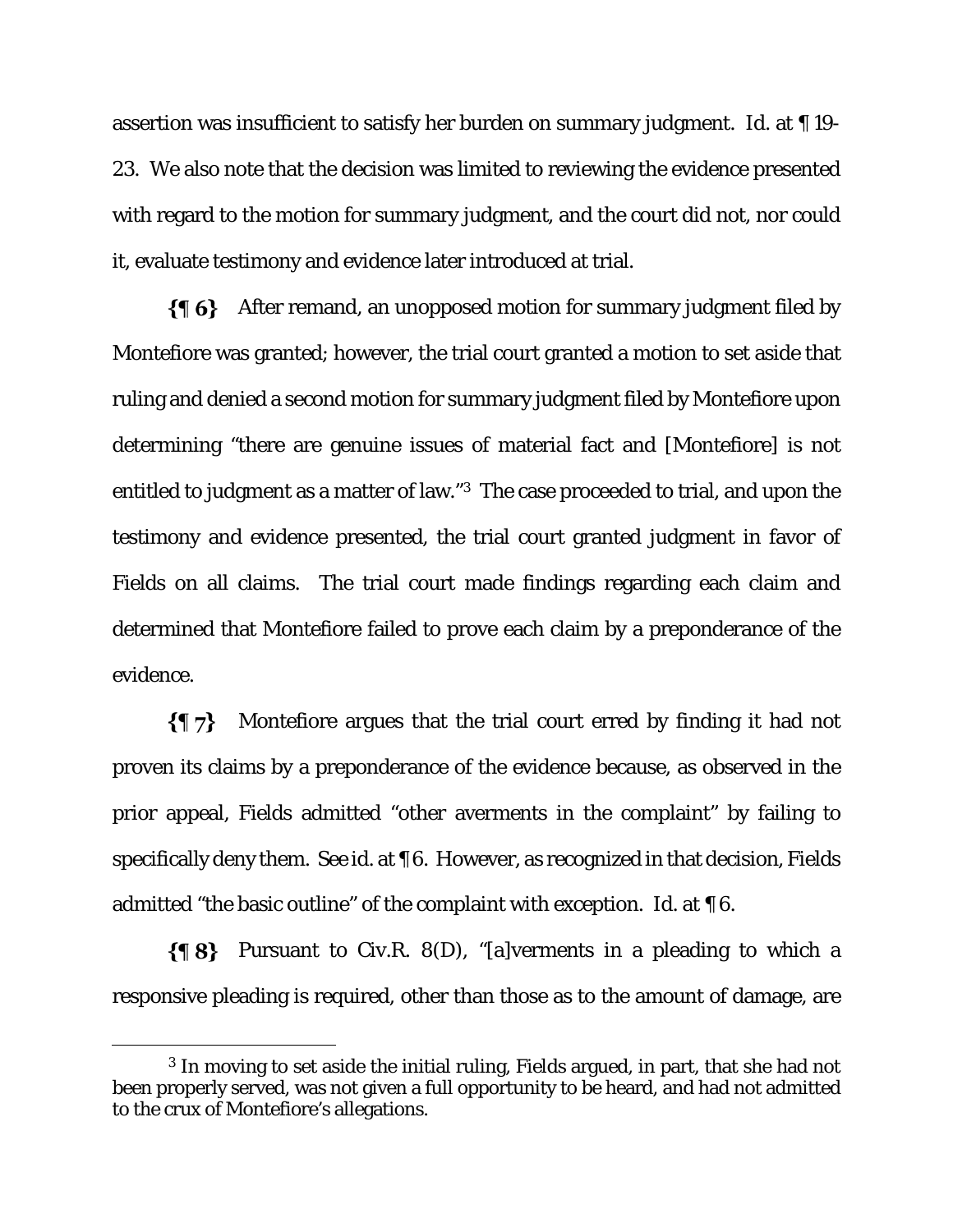admitted when not denied in the responsive pleading." However, this rule must be read in conjunction with the remaining sections of Civ.R. 8. *Peppertree Farms, L.L.C. v. Thonen*, 2020-Ohio-3042, 154 N.E.3d 644, ¶ 58 (5th Dist.). Civ.R. 8(B) provides that "[a] party shall state in short and plain terms the party's defense to each claim asserted and shall admit or deny the averments upon which the adverse party relies," and that the pleader has the option "to make the denials as specific denials" or "the pleader may generally deny all the averments except the designated averments \* \* \* the pleader expressly admits \* \* \*." Additionally, Civ.R. 8(F) states that "[a]ll pleadings shall be so construed as to do substantial justice." As explained in the staff notes, "Rule 8(F) emphasizes the fact that pleadings shall be construed liberally in order that the substantive merits of the action may be served." Staff Notes to Civ.R. 8(F). As recognized by the Ohio Supreme Court, "[t]he spirit of the Civil Rules is the resolution of cases upon their merits, not upon pleading deficiencies." *Peterson v. Teodosio*, 34 Ohio St.2d 161, 175, 297 N.E.2d 113 (1973).

 $\{\P\$ 9} In this case, the complaint included a number of factual allegations pertaining to Hazel Thornton ("Thornton"), who is now deceased, including her admission to the skilled nursing facility and the admission agreement, the provision of health care, services, supplies, and room and board to Thornton, monthly invoices showing an accruing balance, and Thornton's failure to pay as reasonably anticipated. The complaint proceeds to include allegations attributing liability to Fields. Montefiore alleged that Fields had promised to pay or to arrange for payment for health care, services, and supplies provided to Thornton; to sell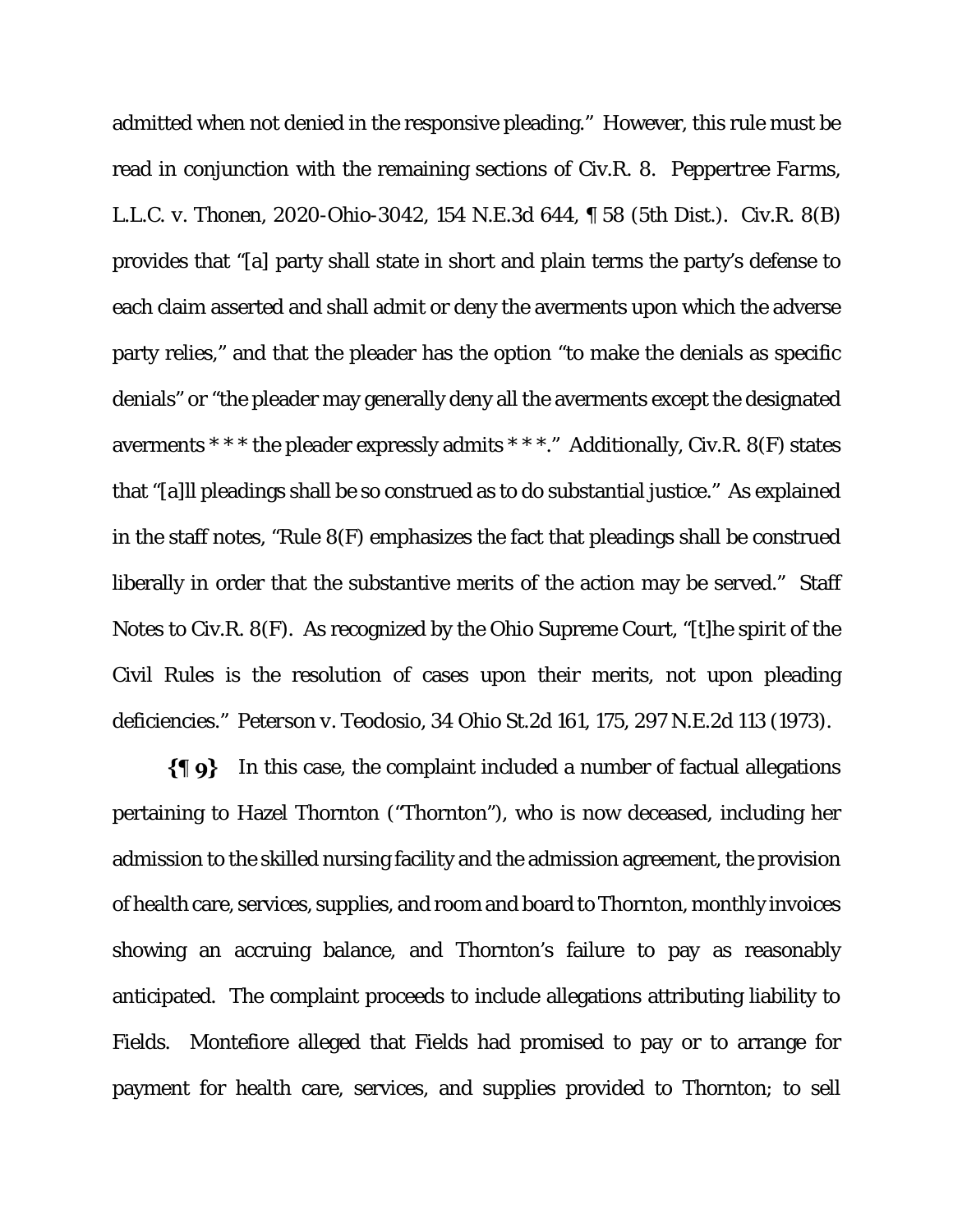Thornton's real estate in order to pay for the services provided; and to provide cash payments that were never received and then seek Medicaid coverage. Montefiore further alleged that after Thornton was admitted to its facility, Thornton fraudulently transferred real and/or personal property to Fields for zero consideration. Also, Montefiore alleged Fields, as Thornton's attorney in fact, failed to properly manage the financial affairs and pay the debts of Thornton. Upon these and related factual allegations, Montefiore raised claims against Fields for promissory estoppel, fraudulent transfer, and a statutory cause of action under R.C. 1337.092(B). Montefiore claimed that it had been damaged in the amount of \$20,388.34.

Fields filed a pro se answer to the complaint in which she only admitted to "the basic outline" of the complaint with exception, stating as follows:

1. Admits the basic outline of Plaintiff's Complaint with the following exception:

2. Defendant was merely the emergency contact person for her Godmother, Hazel Thornton and that in no way either verbally or in writing whatsoever did Defendant obligate herself for the debt which is the subject of this Complaint.

3. Moreover, Plaintiff's own Exhibit substantiates this in that the document does not show that the Defendant signed the Agreement.

4. Defendant further states that the property mentioned in Plaintiff's Complaint was foreclosed upon and funds derived from the sale.

 $\{\P\ 11\}$  Upon denying any verbal or written obligation for the debt of Thornton and averring that the property was foreclosed, as opposed to fraudulently transferred, Fields moved to dismiss the complaint in her answer.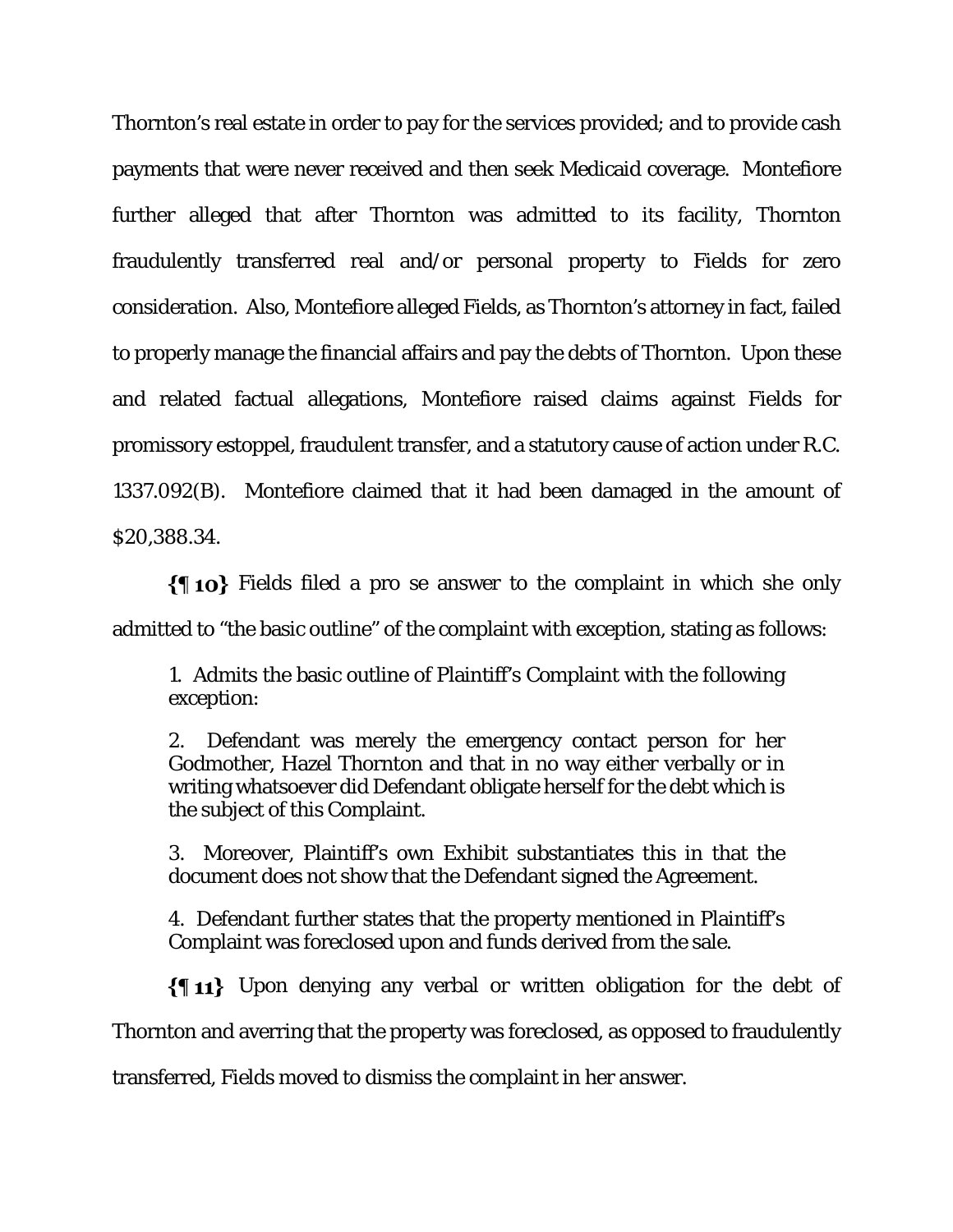Mindful that Fields's answer must be liberally "construed as to do substantial justice," it is apparent from her answer that Fields opposed the claims against her, denied liability, and requested the dismissal of the complaint. *See*  Civ.R. 8(F). The answer is sufficient to comply with Civ.R. 8 and constitutes a denial of the averments underlying Montefiore's claims for relief. *See Peppertree Farms,*  2020-Ohio-3042, 154 N.E.3d 644, at ¶ 60 (finding answer that disagreed with counterclaims sufficiently complied with Civ.R. 8 and constituted a denial of the allegations in the counterclaims); *Karras v. Karras*, 2018-Ohio-515, 107 N.E.3d 74, ¶ 24 (2d Dist.) (rejecting a claim that an answer did not satisfy Civ.R. 8(B) upon finding "Appellee's denial of owing Appellant any 'rent and damages' constitutes a denial of the allegations in Appellant's second claim for relief."); *see also Highland Cty. Bd. of Commrs. v. Fasbender*, 4th Dist. Highland No. 98CA24, 1999 Ohio App. LEXIS 3565, 17-18 (July 28, 1999) (finding trial court unreasonably refused to treat a pro se affidavit as an answer, and even in the absence of specific denials, it was clear that the defendant opposed the action and intended to defend against the claim).

 $\{\P 13\}$  Finding no error occurred, we overrule the first assignment of error.

Under the second assignment of error, Fields argues the trial court erred in finding Montefiore failed to prove its claim for fraudulent transfer.

 $\{\{\,\,\,\,\,\}\}$  In reviewing a civil appeal from a bench trial, this court applies a manifest weight standard of review. *Mathews v. Cooper*, 8th Dist. Cuyahoga No. 109974, 2021-Ohio-2768, ¶ 66, citing *United States Bank Natl. Assn. v.*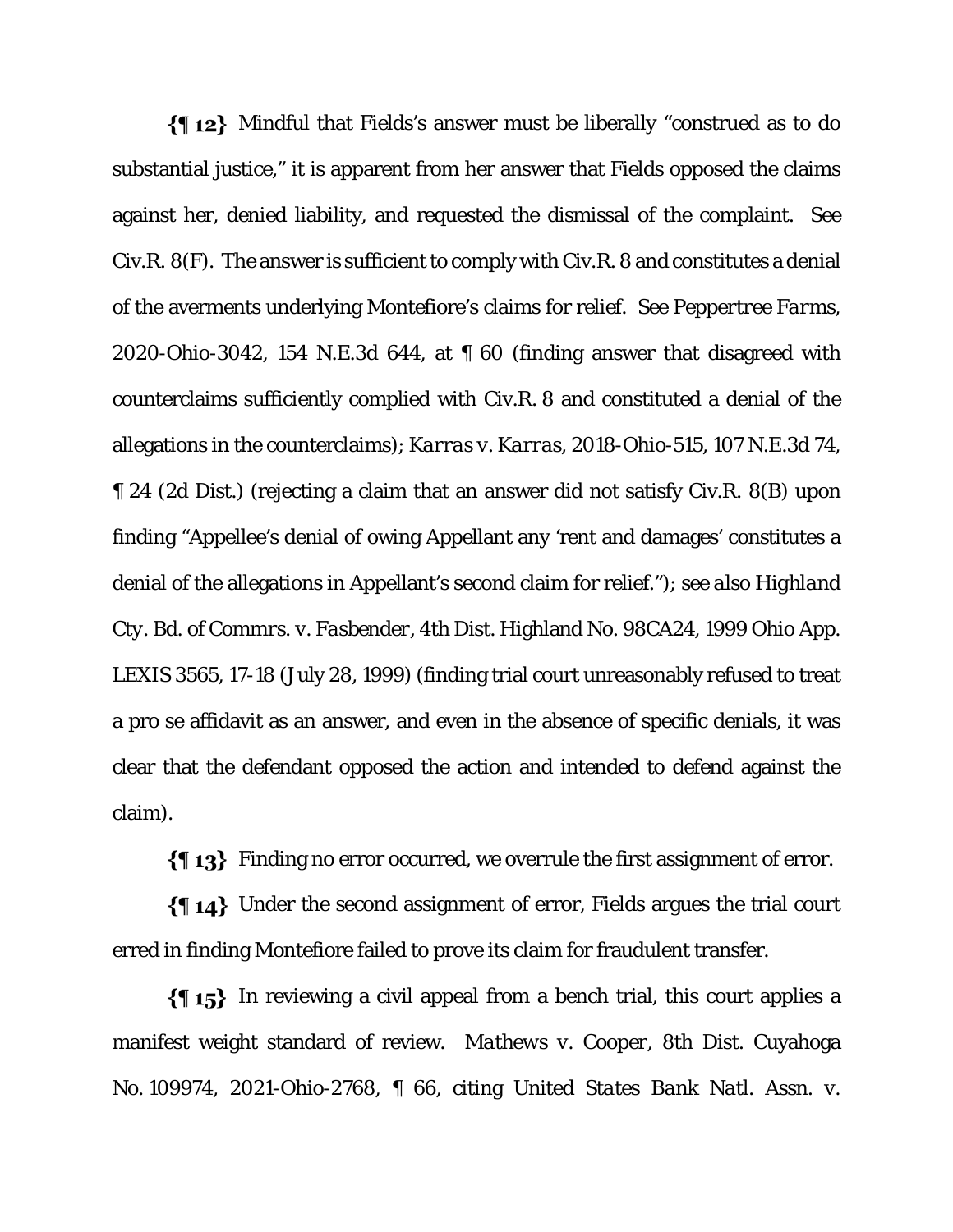*Robinson*, 2020-Ohio-32, 150 N.E.3d 1262, ¶ 8 (8th Dist.). When reviewing the manifest weight of the evidence, the reviewing court "'weighs the evidence and all reasonable inferences, considers the credibility of witnesses and determines whether in resolving conflicts in the evidence, [the trier of fact] clearly lost its way and created such a manifest miscarriage of justice that the [judgment] must be reversed and a new trial ordered.'" *State v. Thompkins*, 78 Ohio St.3d 380, 387, 678 N.E.2d 541 (1997), quoting *State v. Martin*, 20 Ohio App.3d 172, 175, 485 N.E.2d 717 (1st Dist.1983). The standard set forth in *Thompkins* applies in civil cases. *Eastley v. Volkman*, 132 Ohio St.3d 328, 2012-Ohio-2179, 972 N.E.2d 517, ¶ 17.

 Count II of Montefiore's complaint raised a claim of fraudulent transfer in violation of R.C. 1336.04(A)(1), or alternatively sections R.C. 1336.04(A)(2) and 1336.05(A).

R.C. 1336.04, entitled "When transfer or obligation incurred is fraudulent as to a creditor," provides,

(A) A transfer made or an obligation incurred by a debtor is fraudulent as to a creditor, whether the claim of the creditor arose before, or within a reasonable time not to exceed four years after, the transfer was made or the obligation was incurred, if the debtor made the transfer or incurred the obligation in either of the following ways:

(1) With actual intent to hinder, delay, or defraud any creditor of the debtor;

(2) Without receiving a reasonably equivalent value in exchange for the transfer or obligation, and if either of the following applies:

(a) The debtor was engaged or was about to engage in a business or a transaction for which the remaining assets of the debtor were unreasonably small in relation to the business or transaction;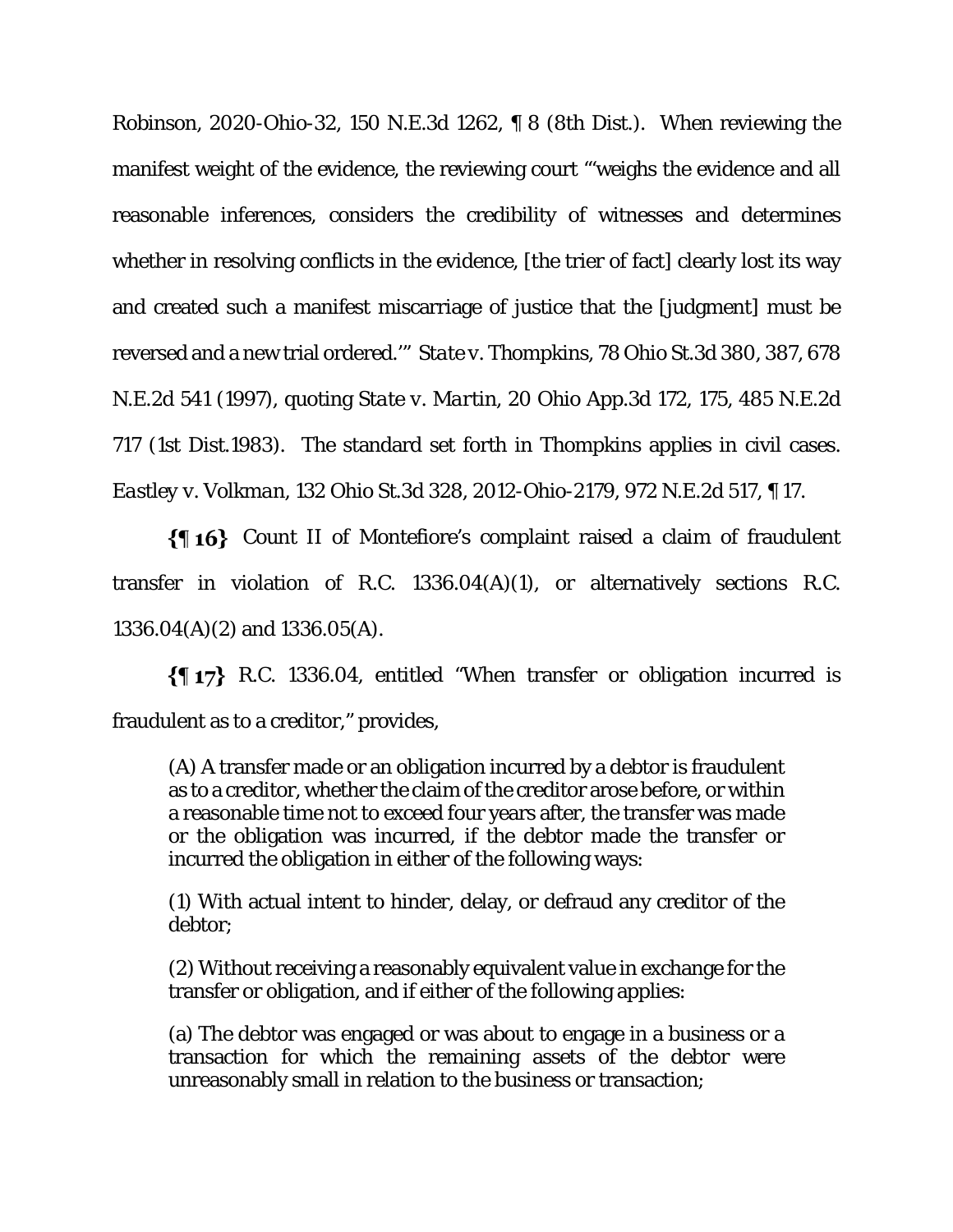(b) The debtor intended to incur, or believed or reasonably should have believed that the debtor would incur, debts beyond the debtor's ability to pay as they became due.

(B) In determining actual intent under division (A)(1) of this section, consideration may be given to all relevant factors, including, but not limited to, the following:

(1) Whether the transfer or obligation was to an insider;

(2) Whether the debtor retained possession or control of the property transferred after the transfer;

(3) Whether the transfer or obligation was disclosed or concealed;

(4) Whether before the transfer was made or the obligation was incurred, the debtor had been sued or threatened with suit;

(5) Whether the transfer was of substantially all of the assets of the debtor;

(6) Whether the debtor absconded;

(7) Whether the debtor removed or concealed assets;

(8) Whether the value of the consideration received by the debtor was reasonably equivalent to the value of the asset transferred or the amount of the obligation incurred;

(9) Whether the debtor was insolvent or became insolvent shortly after the transfer was made or the obligation was incurred;

(10) Whether the transfer occurred shortly before or shortly after a substantial debt was incurred;

(11) Whether the debtor transferred the essential assets of the business to a lienholder who transferred the assets to an insider of the debtor.

R.C. 1336.05, entitled "Creditors whose claims arose before the

transfer made or obligation incurred," provides as applicable to this matter,

(A) A transfer made or an obligation incurred by a debtor is fraudulent as to a creditor whose claim arose before the transfer was made or the obligation was incurred if the debtor made the transfer or incurred the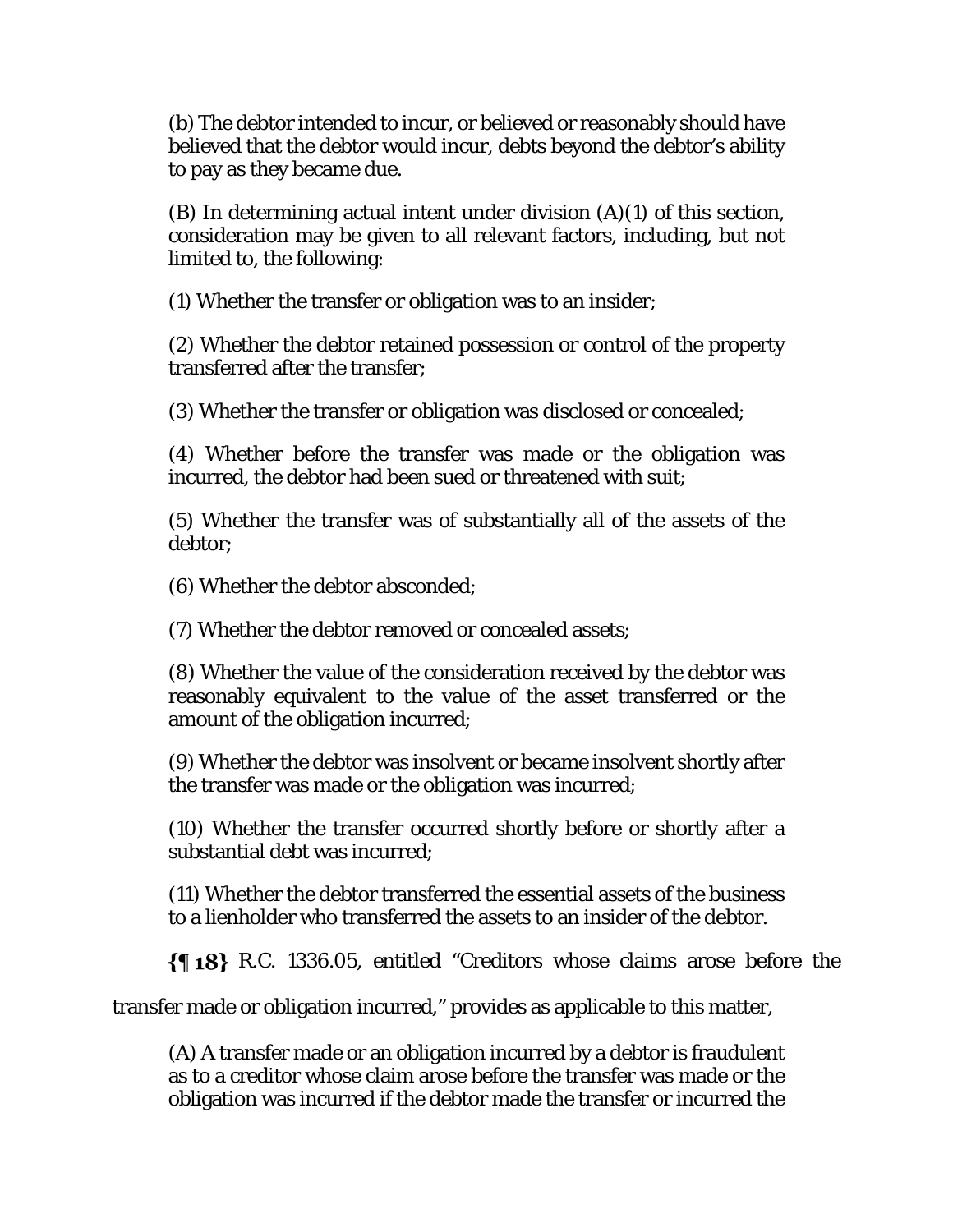obligation without receiving a reasonably equivalent value in exchange for the transfer or obligation and the debtor was insolvent at that time or the debtor became insolvent as a result of the transfer or obligation.

R.C. 1336.01(L) defines "Transfer" to mean "every direct or indirect, absolute or conditional, and voluntary or involuntary method of disposing of or parting with an asset or an interest in an asset, and includes payment of money, release, lease, and creation of a lien or other encumbrance." Pursuant to R.C. 1336.06(A)(1)(b), "[a] transfer is made \*\*\* [w] ith respect to an asset that is not real property \* \* \* when the transfer is so far perfected that a creditor on a simple contract cannot acquire a judicial lien otherwise than under [R.C. Chapter 1336] that is superior to the interest of the transferee." R.C. 1336.02 instructs that "[a] debtor is insolvent if the sum of the debts of the debtor is greater than all of the assets of the debtor at fair valuation" and that "[a] debtor who generally is not paying his debts as they become due is presumed to be insolvent."

"Ohio's Uniform Fraudulent Transfer Act, as set forth in R.C. Chapter 1336, was enacted to create a right of action for a creditor to set aside an allegedly fraudulent transfer of assets." *Yoo v. Ahn*, 8th Dist. Cuyahoga No. 105406, 2018- Ohio-1291, ¶ 11, citing *Sanderson Farms, Inc. v. Gasbarro*, 10th Dist. Franklin No. 01AP-461, 2004-Ohio-1460, ¶ 41. "[T]he issue concerning fraudulent intent is to be determined in view of the facts and circumstances of each case" and "[t]he burden of proof in an action to set aside a fraudulent conveyance must be affirmatively satisfied by the complainant." *Stein v. Brown*, 18 Ohio St.3d 305, 308, 480 N.E.2d 1121 (1985), citing 37 American Jurisprudence 2d 872-873, Fraudulent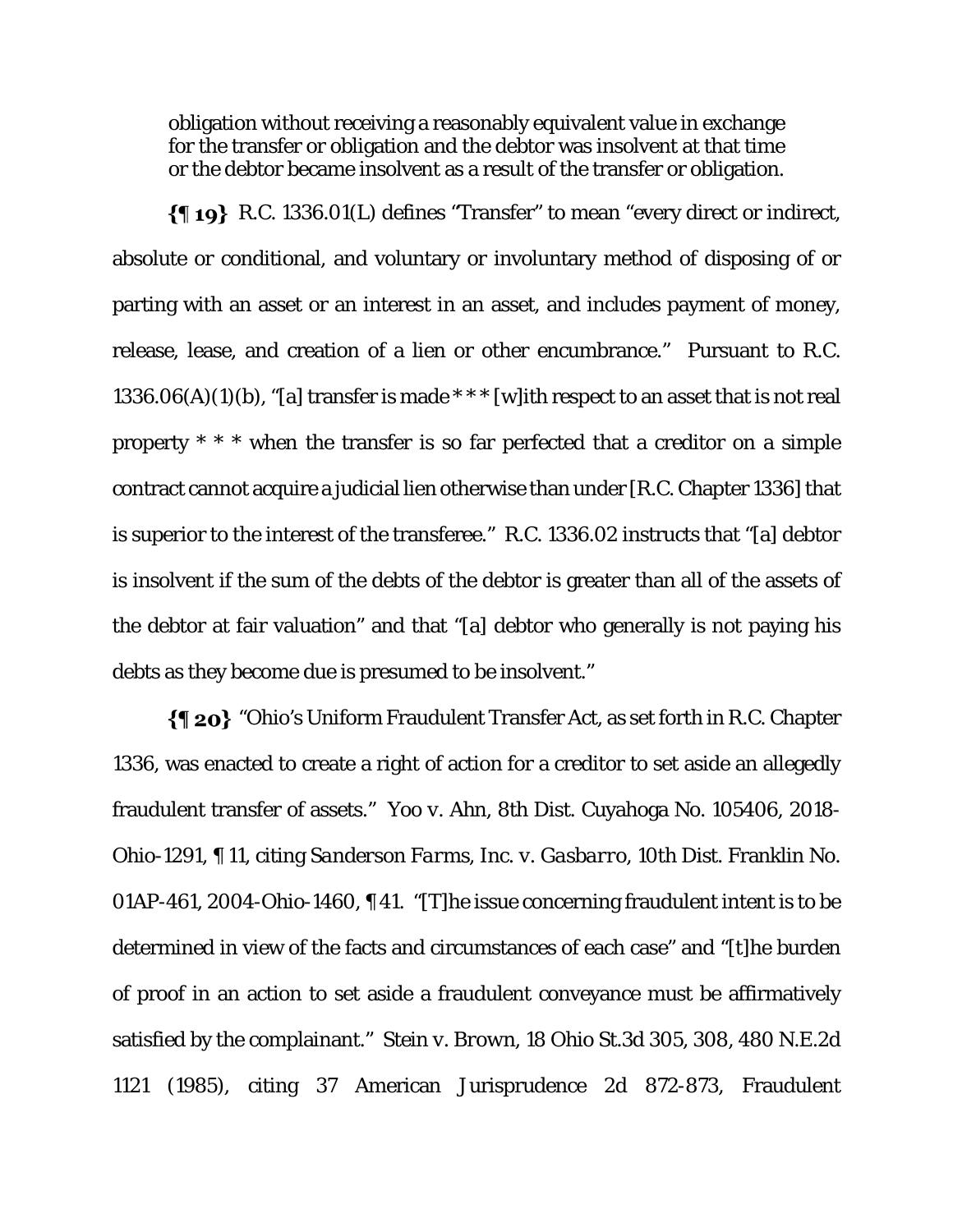Conveyances, Section 216 (1968); and 51 Ohio Jurisprudence 3d 96-98, Fraud and Deceit, Section 236 (1984). Due to the difficulty in finding direct proof of fraud, courts look to inferences that can be made from the surrounding circumstances. *Id.*  at 308-309. Upon proof of a fraudulent transfer, judgment may be entered against the original transferee, as well as any subsequent transferee other than a good faith transferee, for the value of the asset transferred or the amount necessary to satisfy the creditor's claim, whichever is less. R.C.  $1336.08(B)(1)(a)$  and (b).

 $\{\P_21\}$  In this case, the testimony and evidence presented demonstrated that Thornton was admitted to the skilled nursing facility on or about June 12, 2014, and she died on August 14, 2016. Thornton went into the nursing facility for rehab and was described as being "so independent for so long."

 $\{\$\,22\}$  The total patient liability was a little over \$36,000, and monthly statements were mailed to Fields and given to Thornton. Direct payments of \$11,300 were made, and the last such payment received was in July 2015. There was evidence that Montefiore spoke with Thornton regarding her private liability. A note in August 2015 indicated Thornton had signed the paperwork necessary to have her pension money redirected to Montefiore. In October 2015, Montefiore began regularly receiving Thornton's pension and her social security. There was testimony that this is done by many residents because "it's just easier for them" and then "[t]hey don't have to pay it on their own" because "[i]t just comes to Montefiore." The total amount Montefiore claimed due and owing on Thornton's account was \$22,294.11.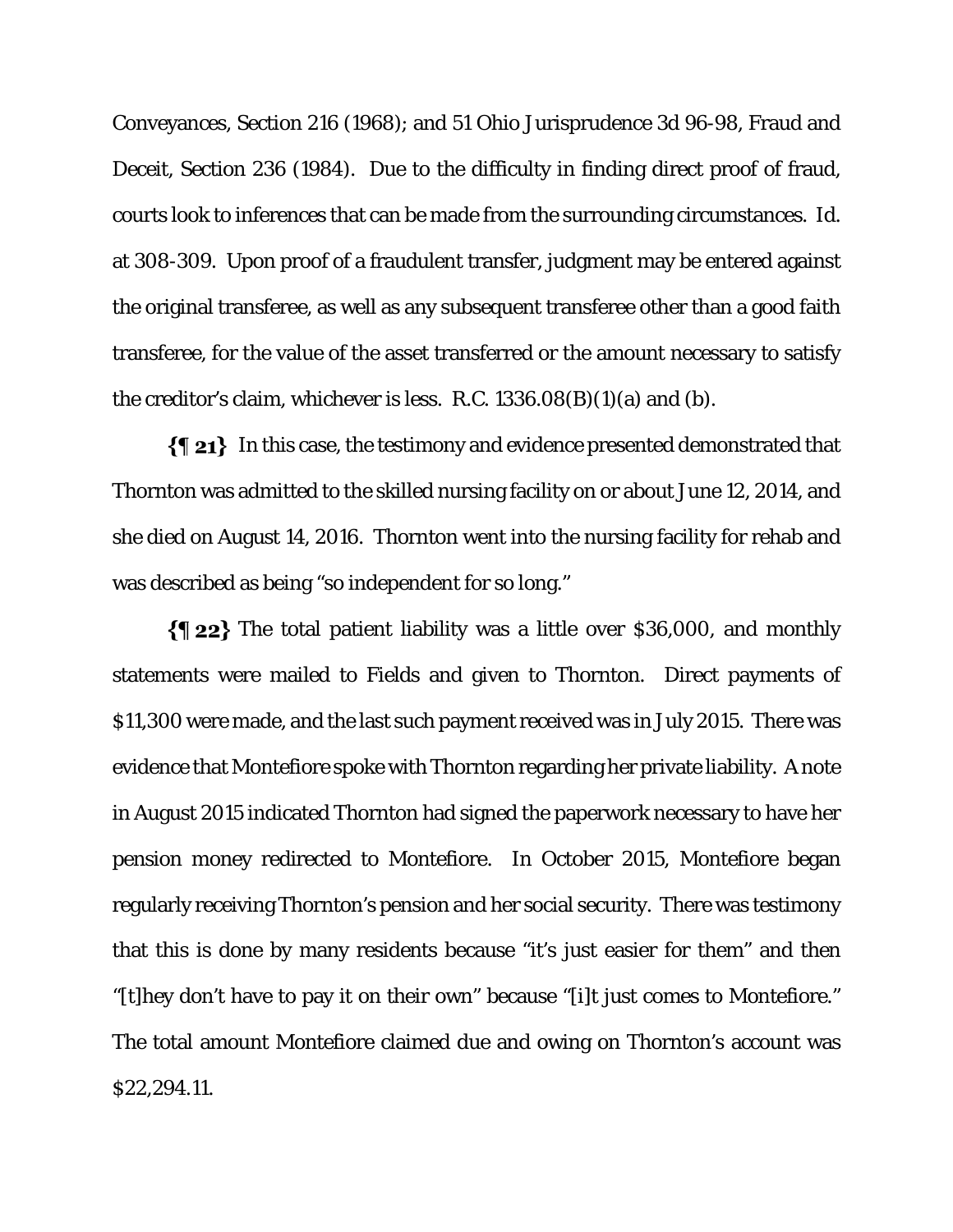Fields offered credible testimony demonstrating that as Thornton's attorney in fact, she assisted Thornton with her banking needs and made account withdrawals and transfers at Thornton's instruction and direction, and that Thornton controlled what happened with the funds. Some withdrawals from Thornton's bank account correlated directly with payments made to Montefiore; others did not. The record reflects the other withdrawals and transfers were in the amount \$18,389, including \$5,592 in cash withdrawals and \$12,797 in transfers made to Fields's own bank account, one telephone transfer, and two ATM debits.

Although Fields had no record or receipts pertaining to the other funds that were withdrawn or transferred, Fields testified she "would do whatever was directed [of] me by Ms. Thornton." There was a note in June 2015 stating that Fields would be dropping off a \$4,000 check. Evidence demonstrated that the \$4,000 was withdrawn from Thornton's bank account, but the funds were later redeposited at Thornton's direction, less cash received of \$460. Fields testified that when she took the \$4,000 check to Thornton, Thornton told her she was "not doing that" and she needed the money in order "to go back home" and to "get [her home] together." There was evidence to corroborate the redeposit of the funds.

Fields could not say what exactly the funds were used for; however, she maintained the funds were used for and on behalf of Thornton. She testified that she "did as directed" by Thornton and that at Thornton's direction, "[a] large chunk of cash I would take to her in the nursing home, and then she would go out or send individuals to do different \*\*\* things for her, then she would have it." Fields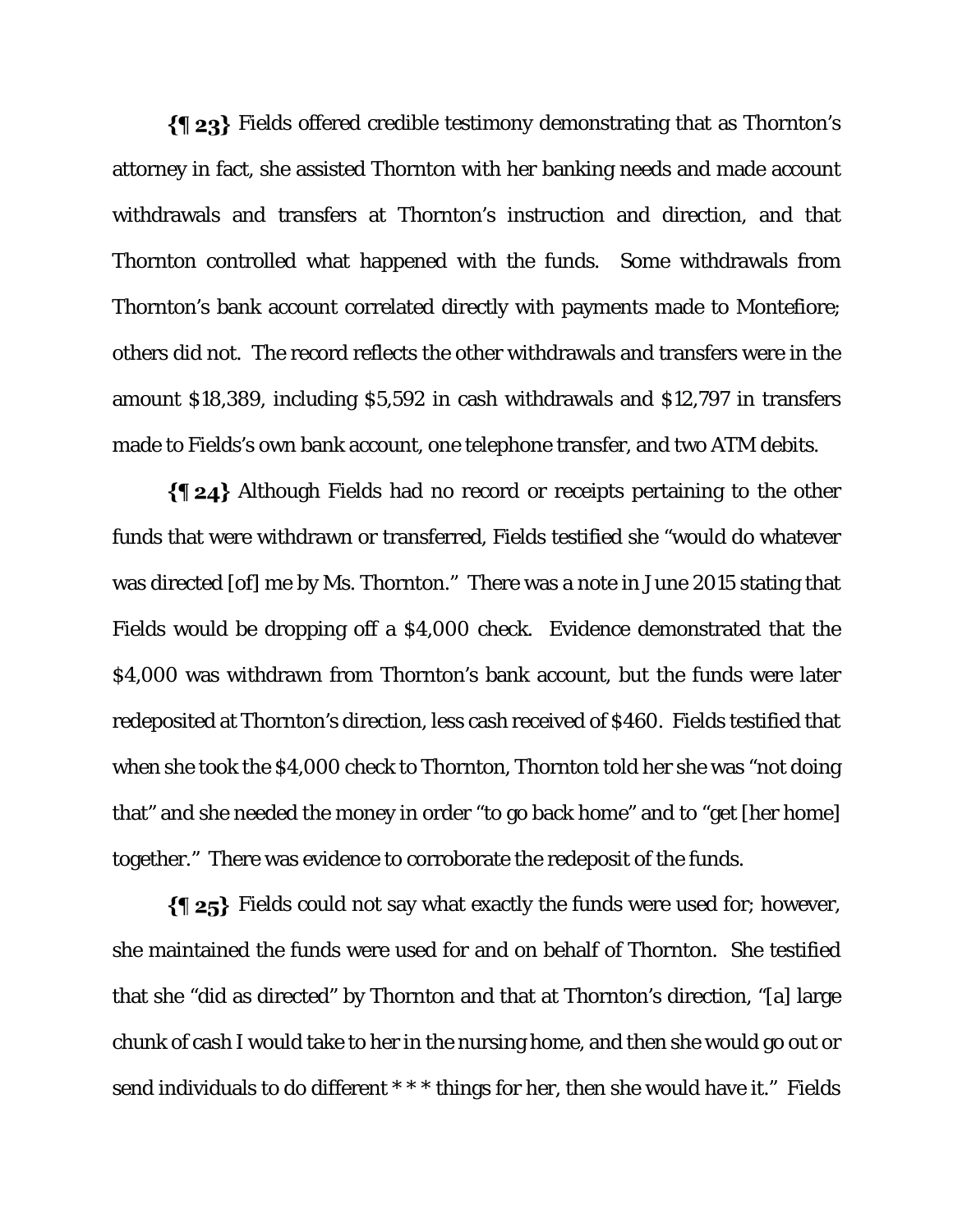would usually try to have Thornton sign the withdrawal slip, but Fields did not always get her signature. She stated "[o]ccasionally, when we were out, we'd stop by the bank" and that "[Thornton] had cash always in the nursing home \* \* \*."

Fields testified to Thornton's spending habits. She indicated there were various things that Thornton asked for, from a bar of soap to decorations and items on her Christmas list. Fields explained she "did as directed" and "[Thornton would] say, I want you to do this. She would write out her list of the different things." When things were delivered, the receipt would be "in the bag" given to Thornton. Fields also testified that Thornton did not use any of the facility's items and that she had her own television, phone, clothes, and "everything else." Thornton also had "the social center at the facility that were not covered in facility costs" and "there were multiple things that she was doing." She took care of her personal hygiene, bought her groceries, would offer to buy lunch, and bought gifts for others. Fields testified that some funds were used for "doing things around [Thornton's] house" and that the idea was "that she would come out of the facility and go back to normal living." When asked for more specific information, Fields indicated she "would have to refer to Ms. Thornton" and she "was following her instructions." Fields acknowledged she "should have kept better records." The home was eventually foreclosed.

Fields testified she felt like Thornton's personal concierge and that the transfers were made to her account because she explained to Thornton that she could not keep going to the bank. Fields denied using any of Thornton's money for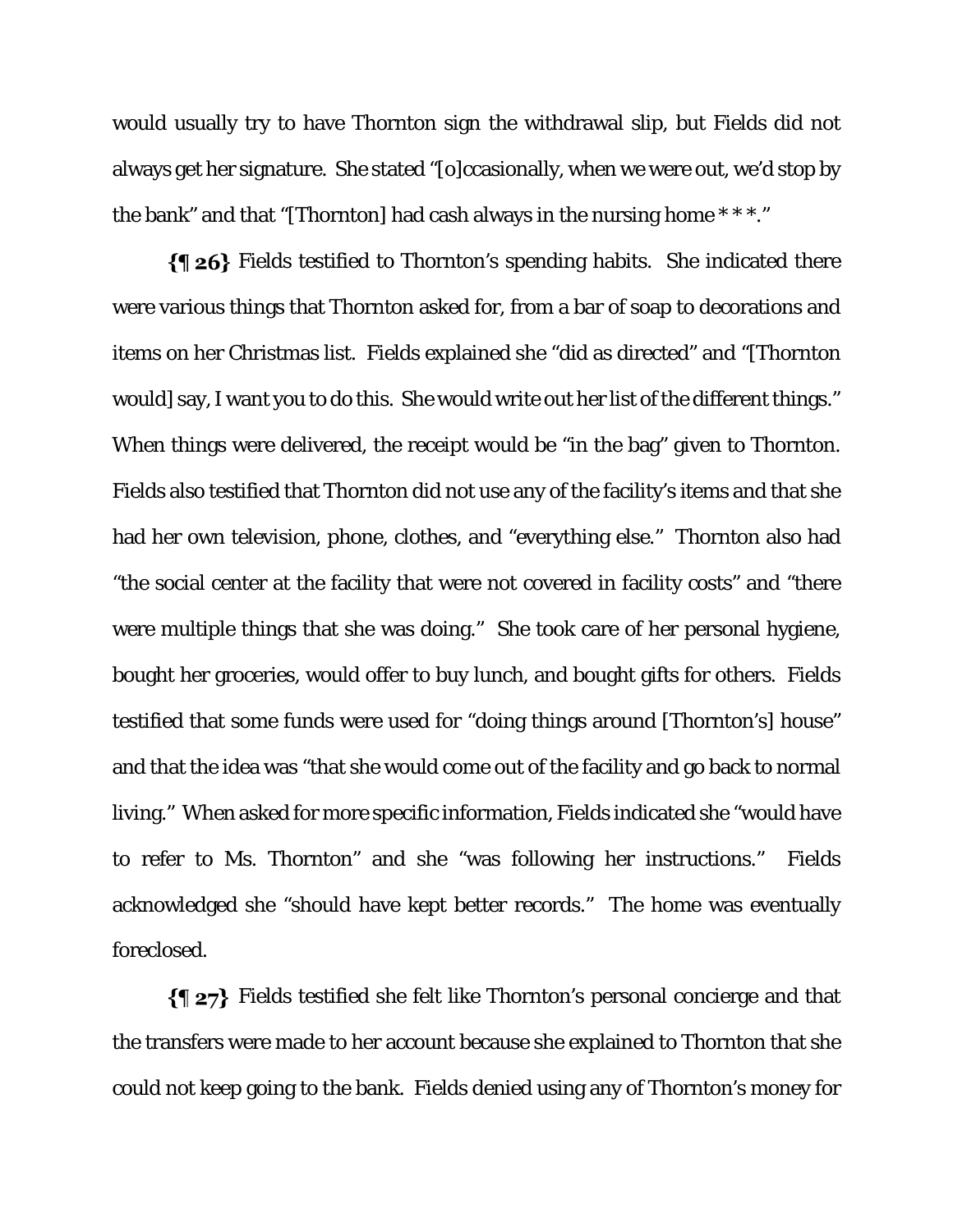Fields's personal use and testified to using \$7,000 of her own funds toward Thornton's expenses.

 $\{\P 28\}$  Montefiore argues that its burden was met in this case because the record demonstrates the transfer of \$18,389 from Thornton to Fields, several badges of fraud exist, and Fields failed to present evidence to demonstrate that the transfers were made in good faith and for reasonably equivalent value. The proof of indicia or badges of fraud may give rise to an inference or presumption that shifts the burden and makes it incumbent upon the transferee to come forward with proof and explain the bona fides of the transaction. *Cardiovascular & Thoracic Surgery, Inc. v. Di Mazzio*, 37 Ohio App.3d 162, 166, 524 N.E.2d 915 (5th Dist.1987), citing 24 Ohio Jurisprudence 3d 559, Creditors' Rights, Section 884 (1980); *In re Harper*, 132 B.R. 349, 353 (Bankr.S.D.Ohio 1991). The defense provided under R.C. 1336.08(A) provides that "[a] transfer  $* * *$  is not fraudulent under [R.C. 1336.04(A)(1)] against a person who took in good faith and for a reasonably equivalent value  $* * *$ ." R.C. 1336.04(A)(1) merely codifies one way to defend the action, and "simply because appellees failed to satisfy the requirement of R.C. 1336.08(A) of reasonably equivalent value, 'does not mean they did not rebut the presumption' that the transfer of the deed was fraudulent." *Van Dyne v. Cortez*, 5th Dist. Perry No. 14-CA-00030, 2015-Ohio-3070, ¶ 28, quoting *Witschey, Witschey & Firestone Co., L.P.A. v. Daniele*, 9th Dist. Summit No. 26811, 2013-Ohio-5724, ¶ 11. "'The ultimate burden of proof in fraud cases rests with the party asserting fraud.'"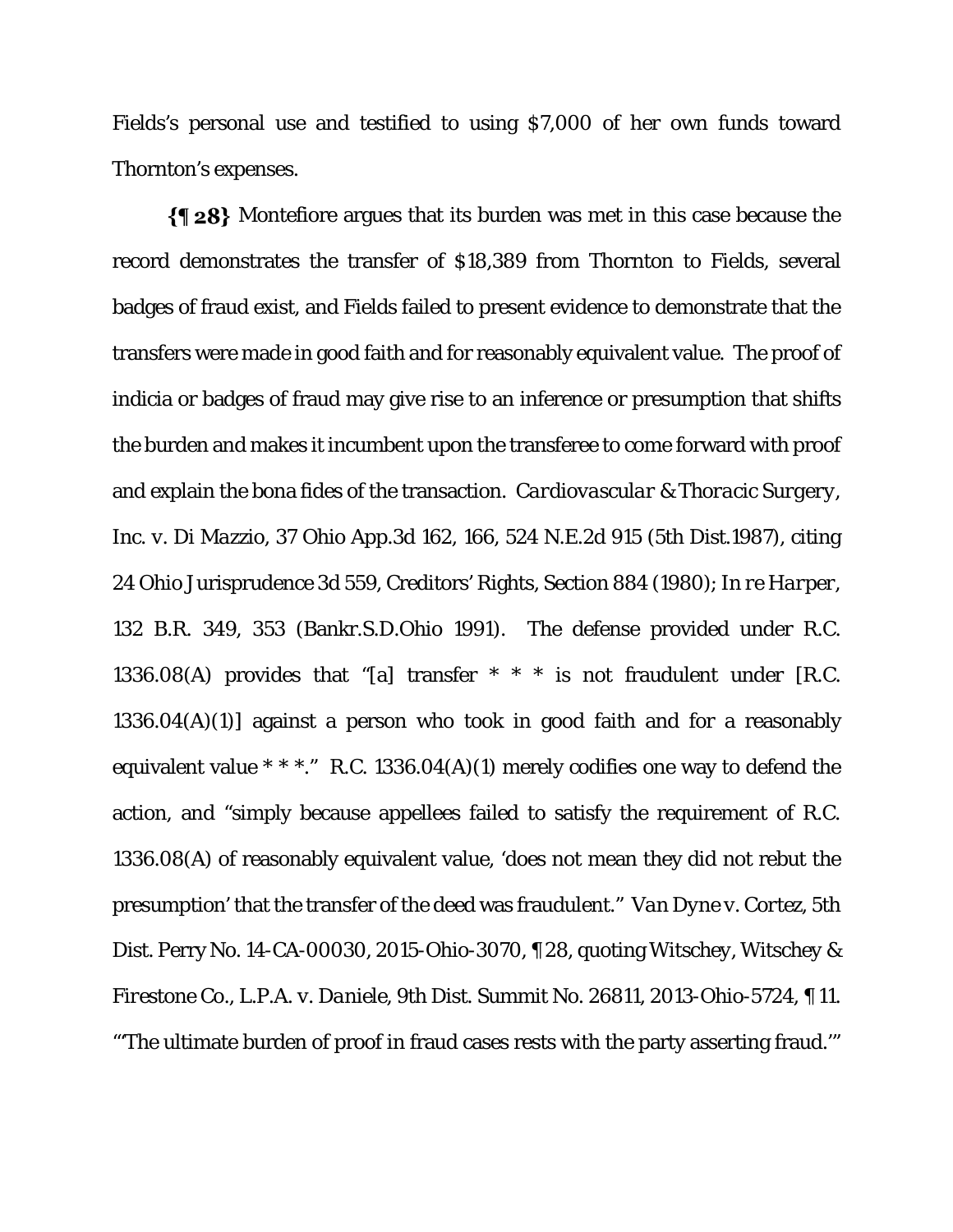*Witschey* at ¶ 11, quoting *Baker & Sons Equip. Co. v. GSO Equip. Leasing, Inc.,* 87 Ohio App.3d 644, 651, 622 N.E.2d 1113 (10th Dist.1993).

 $\{\P 29\}$  In its decision, the trial court reviewed the requirements for a fraudulent transfer under R.C. 1336.04 and 1336.05. Upon considering the facts and circumstances presented in this case, as reflected in the statement of facts, the trial court found Montefiore failed to prove the assets were fraudulently transferred, stating as follows:

Defendant testified that in over \$18,000.00 in withdraws and transfers, all were made at the direction of Thornton and given to Thornton or used for her benefit. Defendant testified that, because Thornton didn't use many of the facility's features, Thornton would direct her to make withdrawals in furtherance of Thornton's care. Defendant recalled Thornton using these funds for groceries, decorations, television, phone, and social activities that were not included in Plaintiff's facility costs.

Plaintiff introduced no evidence to suggest that any of the withdrawals or transfers were made for Defendant's benefit. Contrarily, Defendant testified that she did not use any of Thornton's money for her own personal use. Defendant testified that after resident Thornton signed her OPERS check over to Plaintiff, Defendant began using her own money to support Thornton, including \$7,000.00 in burial expenses.

 $\{\P$  30} Although Montefiore takes issue with some findings by the trial court,

the trial court did not impose any improper burden upon Montefiore. We recognize

that under R.C. 1336.04(A)(1), the plaintiff's burden is to establish the fraudulent

intent of the debtor, not the transferee. However, the transferee's intent is relevant

in establishing a good faith defense. Here, the trial court commented upon the proof

and testimony demonstrating the bona fides of the withdrawals and transfers and

rebutting any inference of a fraudulent transfer.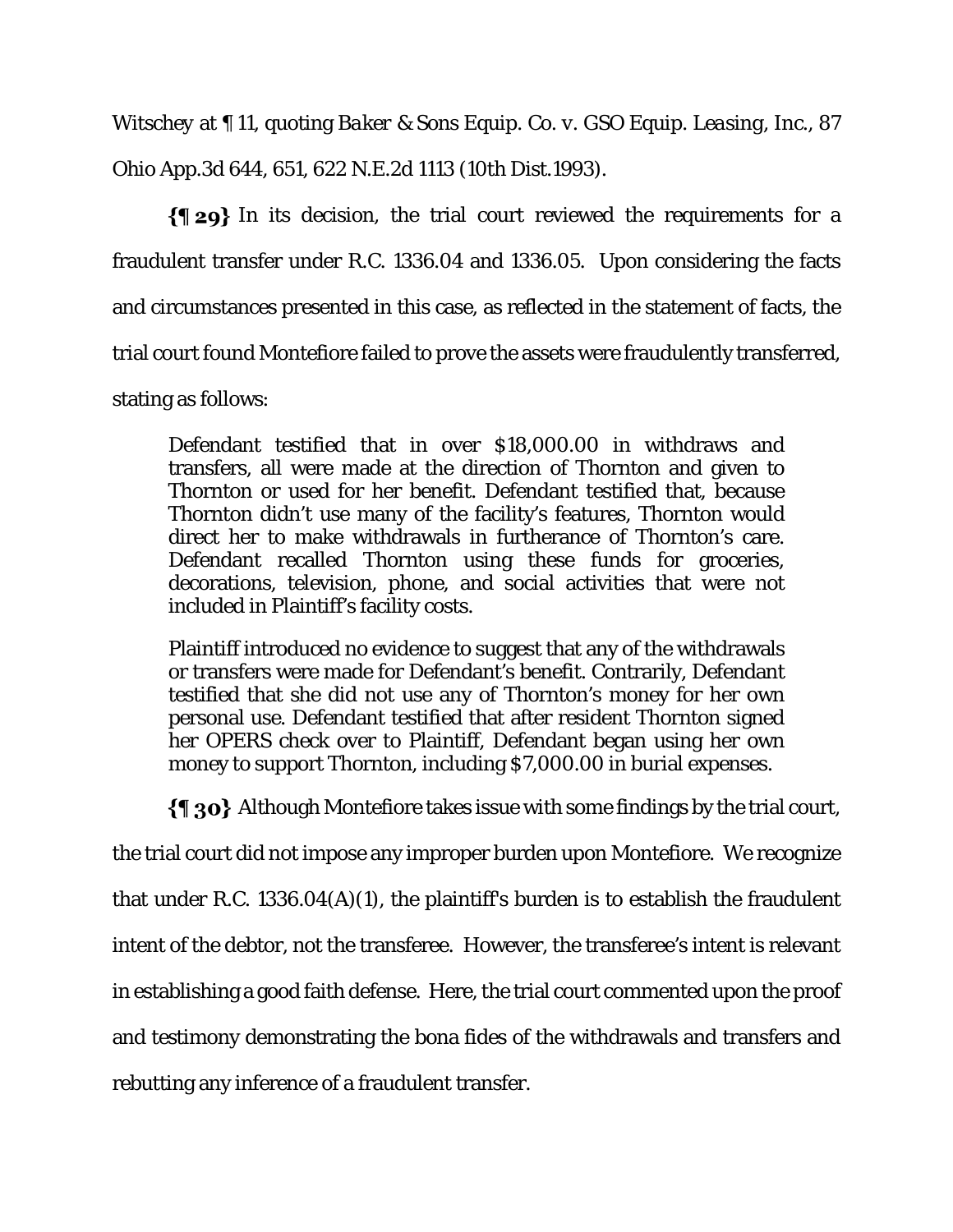We acknowledge the dissent's position and the inferences that may be raised by the nature of the bank-to-bank transfers completed by Fields. We also recognize the concerns raised by the dissent. However, we ultimately cannot conclude the decision of the trial court is against the manifest weight of the evidence.

Although documentary evidence certainly would have been helpful to establish the expenditures made by Thornton, Fields provided credible testimony to explain the bona fides of the transactions. It appears Thornton spent two years in the skilled nursing facility. The record reflects that Thornton was a competent woman who was in control of her payments to Montefiore and of her own funds and spending habits. Fields's testimony demonstrated that she acted in good faith and at the direction of Thornton. Fields credibly testified to using some of her own money to support Thornton, including for her burial expenses. Montefiore failed to ultimately prove its claim of fraudulent transfer under either R.C. 1336.04 or 1336.05 in view of the facts and circumstances of the case.

Upon weighing the evidence and all reasonable inferences and considering the credibility of witnesses, we are unable to find that the trial court's judgment in favor of Fields on the claim for fraudulent transfer is against the manifest weight of the evidence. This is not the exceptional case in which the evidence weighs heavily against the trial court's judgment. We find no merit to any other argument raised. The second assignment of error is overruled.

Under the third assignment of error, Fields argues the trial court erred in finding Montefiore failed to prove its statutory claim pursuant to R.C.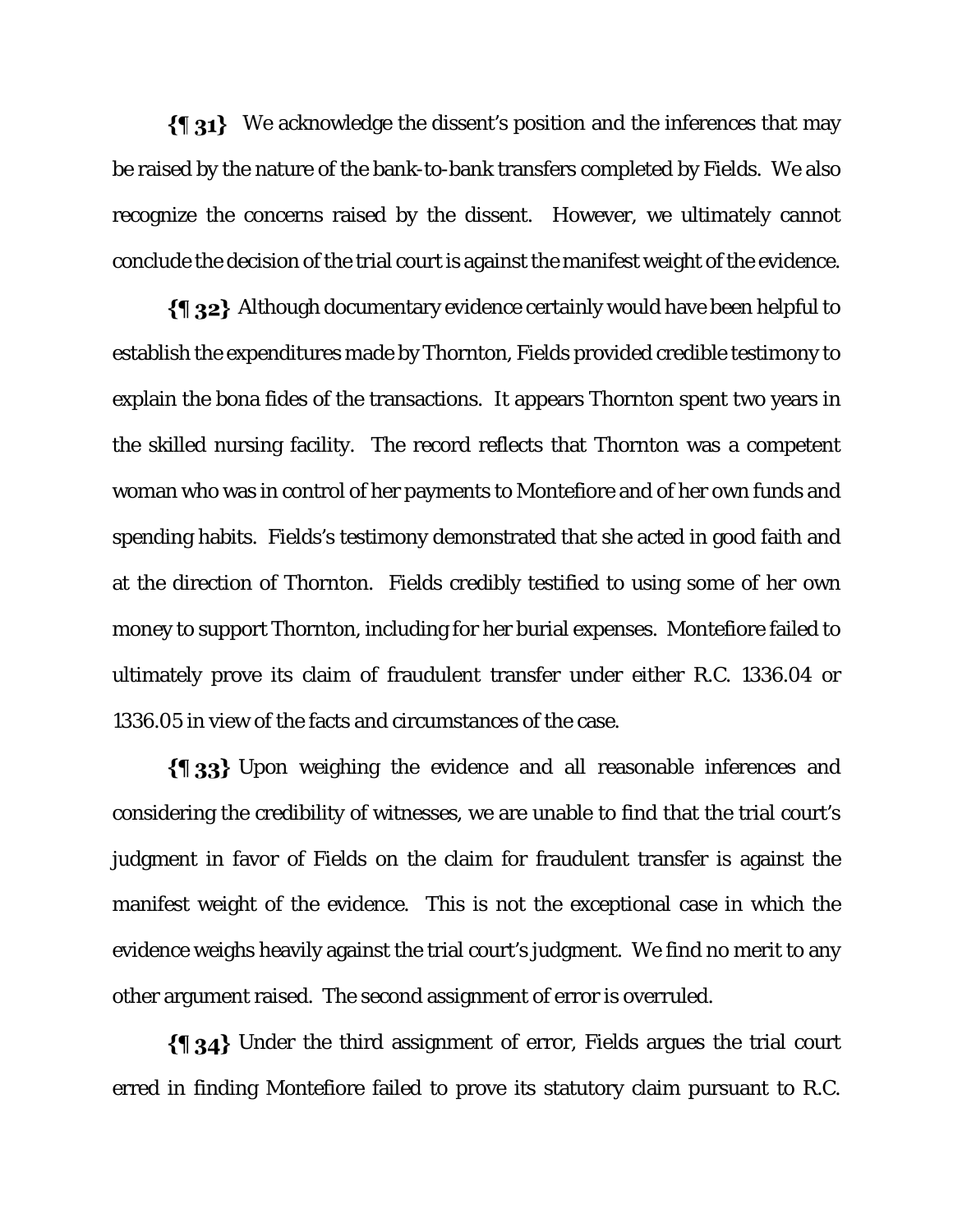1337.092(B). In the complaint, Montefiore claimed that "[w]hile acting as attorneyin-fact for Hazel Thornton, Defendant Faye Fields failed to properly manage the financial and personal affairs of Hazel Thornton and to pay the just debts of Hazel Thornton as they came due."4

 $\{\$\;35\}$  Pursuant to R.C. 1337.092(B), "[a]n attorney in fact is not personally liable for a debt of the attorney in fact's principal" unless, as relevant here, "[t]he negligence of the attorney in fact gave rise to or resulted in the debt," or "[a]n act of the attorney in fact that was beyond the attorney in fact's authority gave rise to or resulted in the debt." R.C. 1337.092(B)(3) and (4).

 $\{\P_36\}$  "A power of attorney is a written instrument authorizing an agent to perform specific acts on behalf of his principal." *Testa v. Roberts*, 44 Ohio App.3d 161, 164, 542 N.E.2d 654 (6th Dist.1988), citing *Trenouth v. Mulroney*, 124 Mont. 499, 227 P.2d 590 (1951). "[A]n agent 'may not make gratuitous transfers of the principal's assets unless the power of attorney from which the authority is derived expressly and unambiguously grants the authority to do so.'" *Temple v. Temple*, 2015-Ohio-2311, 38 N.E.3d 342, ¶ 29 (3d Dist.), citing *MacEwen v. Jordan*, 1st Dist. Hamilton No. C-020431, 2003-Ohio-1547, ¶ 12.

Upon considering the testimony and evidence in this matter, the trial court found Montefiore failed to prove its statutory cause of action under R.C. 1337.092(B), stating as follows:

<sup>4</sup> Although Fields raises an issue of standing, citing R.C. 1337.36, because the assignment of error is otherwise overruled, we do not address this issue.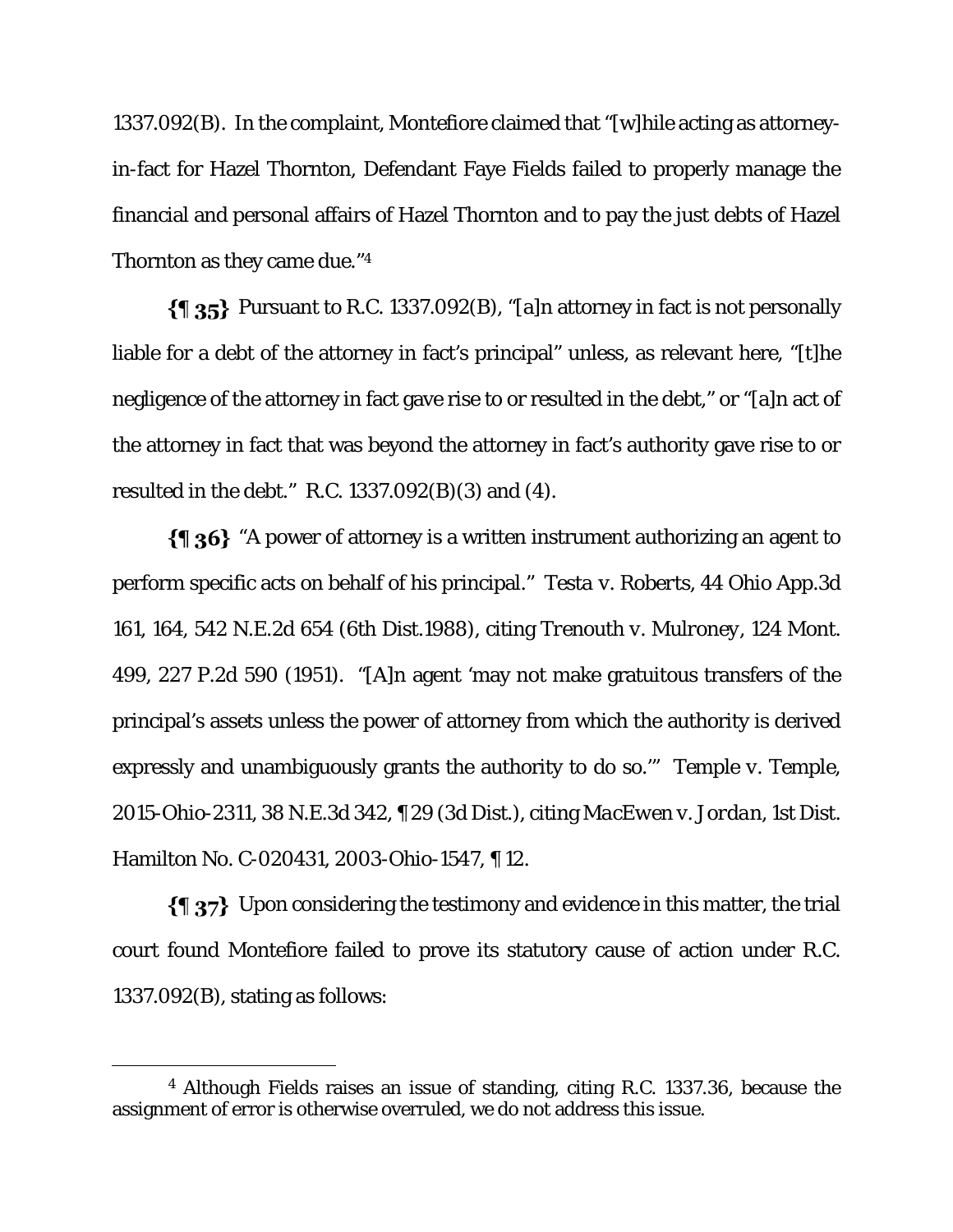Here, Plaintiff alleges Defendant was negligent and/or committed unauthorized acts. Defendant testified that she did exactly as resident Thornton directed her while attempting to ensure resident Thornton's safety and comfort. Plaintiff was unable to produce any evidence that showed Defendant went outside of resident Thornton's authorization. Further, Plaintiff failed to provide a preponderance of evidence showing Defendant was negligent in her duties or that any negligence resulted in Thornton's debt.

 $\{\{\}\$  38} Montefiore argues that Fields withdrew funds while she was aware a debt was owed to Montefiore and Thornton was on Medicare. Our review shows that Fields testified that Thornton "was still able to make all her decisions, even her hospice care." Montefiore had a conversation with Fields about redirecting her funds, and she did. Fields testified she acted pursuant to Thornton's direction and the funds were used for Thornton's benefit. Although receipts were not maintained, Fields testified the funds were withdrawn and/or transferred for and on behalf of Thornton.

We are not persuaded by any other arguments raised by Montefiore. Upon our review, we are unable to find that the trial court's judgment in favor of Fields on the statutory claim under R.C. 1337.092(B) is against the manifest weight of the evidence. Montefiore's third assignment of error is overruled.

Judgment affirmed.

It is ordered that appellee recover from appellant costs herein taxed.

The court finds there were reasonable grounds for this appeal.

It is ordered that a special mandate issue out of this court directing the common pleas court to carry this judgment into execution.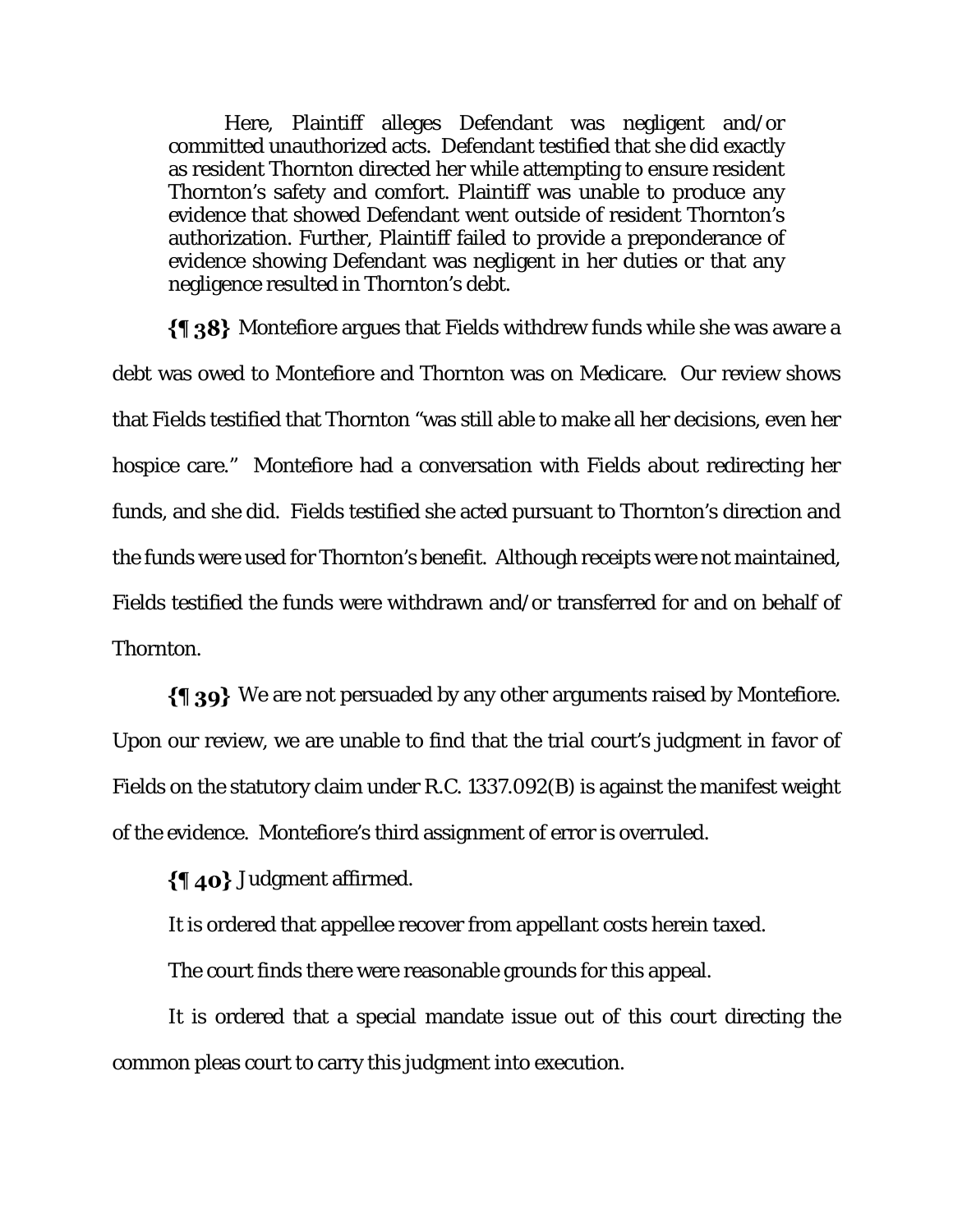A certified copy of this entry shall constitute the mandate pursuant to Rule 27 of the Rules of Appellate Procedure.

### \_\_\_\_\_\_\_\_\_\_\_\_\_\_\_\_\_\_\_\_\_\_\_\_\_\_\_\_\_\_\_ SEAN C. GALLAGHER, PRESIDING JUDGE

# FRANK D. CELEBREZZE, JR., J., CONCURS; EILEEN T. GALLAGHER, J., CONCURS IN PART AND DISSENTS IN PART WITH SEPARATE OPINION

# EILEEN T. GALLAGHER, J., CONCURRING IN PART AND DISSENTING IN PART:

I concur with the majority's resolution of the first and third assignments of error. However, I respectfully dissent from the majority's resolution of the fraudulent transfer allegations set forth in Count 2 of the civil complaint. In my view, the nature of the bank-to-bank transfers completed by the defendant during the relevant time periods were troublesome and raised serious inferences of fraud. In this case, the evidence presented at trial demonstrated that money was transferred to the defendant, the debtor's goddaughter, in exchange for little or no consideration during a period of time where Thornton was incurring substantial debts during her stay in the Montefiore home. In addition, the defendant testified that Thornton retained control over the money placed in the defendant's accounts and directed the defendant how to use the funds. *See* R.C. 1336.04(B).

 $\{\{\,\,\}\,\$  42} As recognized in the majority decision, the proof of badges of fraud may give rise to an inference or presumption that shifts the burden and makes it incumbent upon the transferee to come forward with proof and explain the bona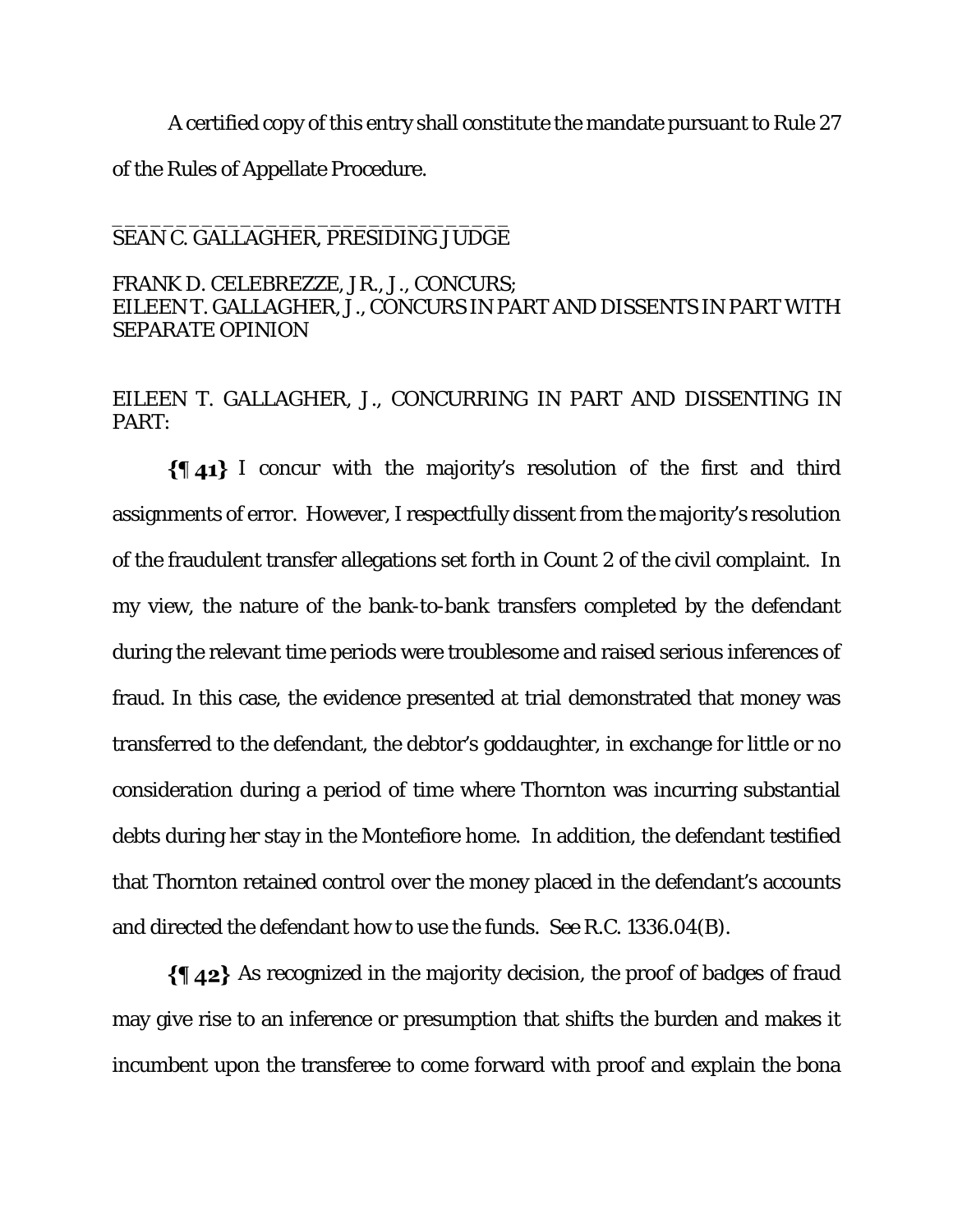fides of the transaction. In this case, I agree that it was not unreasonable for the defendant to make cash withdrawals from Thornton's personal bank accounts in order to make purchases and pay debts on Thornton's behalf. In my view, however, the defendant did not establish why it was necessary to deposit \$12,797 of Thornton's money directly into her own personal bank account in order to carry out her duties as Thornton's attorney-in-fact. Any debts paid or money used on Thornton's behalf could have been completed by the defendant without placing Thornton's money into her own personal accounts. I understand that the defendant believed it was more convenient to transfer Thornton's funds in order to avoid frequent trips to Thornton's bank. However, a substantial amount of money was placed in the defendant's bank accounts and an accounting of the commingled funds was required to determine whether the funds were transferred in good faith and for convenience, or whether the funds were transferred and left unused in order to avoid the debts owed to Montefiore. In the absence of clear and convincing documentary evidence demonstrating that the full value of the money transferred was actually utilized in a manner consistent with the best interests of Thornton, I would find Montefiore presented sufficient evidence to support its allegations in Count 2 as it pertains to the bank-to-bank transfers.

 $\{\{\,\,\,\,\,\,\,\}\}$  It is my belief that the defendant's self-serving testimony was not sufficient to satisfy the shifted burden of proof. To allow an attorney -in-fact to place money into his or her personal bank accounts without sufficient accounting may result in untenable scenarios in analogous situations where potentially fraudulent